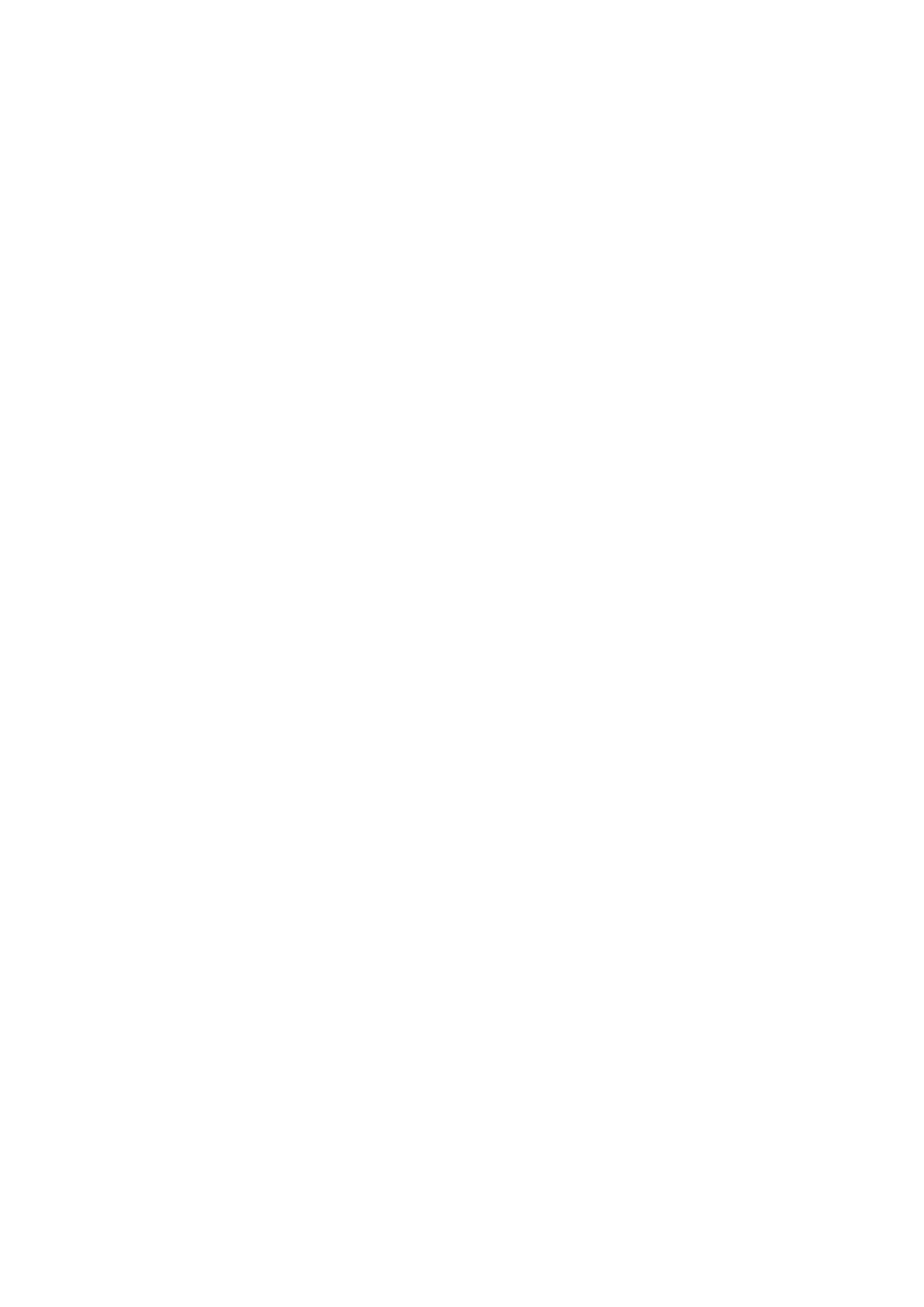## Whose City Is That? Culture, Design, Spectacle and Capital in Istanbul

Edited by

Dilek Özhan Koçak and Orhan Kemal Koçak

# **CAMBRIDGE SCHOLARS**

PUBLISHING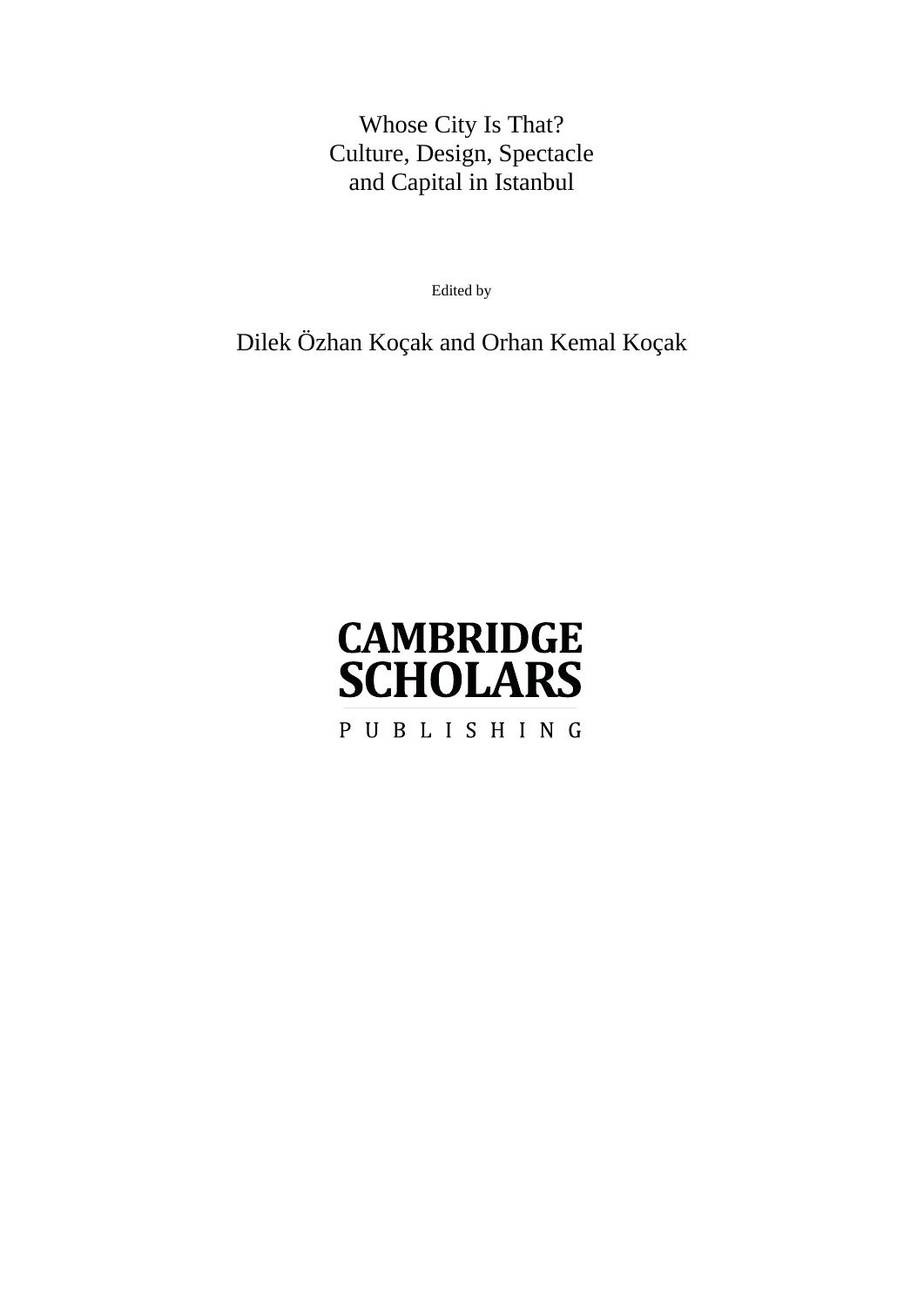Whose City Is That? Culture, Design, Spectacle and Capital in Istanbul, Edited by Dilek Özhan Koçak and Orhan Kemal Koçak

This book first published 2014

Cambridge Scholars Publishing

12 Back Chapman Street, Newcastle upon Tyne, NE6 2XX, UK

British Library Cataloguing in Publication Data A catalogue record for this book is available from the British Library

Copyright © 2014 by Dilek Özhan Koçak, Orhan Kemal Koçak and contributors

All rights for this book reserved. No part of this book may be reproduced, stored in a retrieval system, or transmitted, in any form or by any means, electronic, mechanical, photocopying, recording or otherwise, without the prior permission of the copyright owner.

ISBN (10): 1-4438-6043-3, ISBN (13): 978-1-4438-6043-7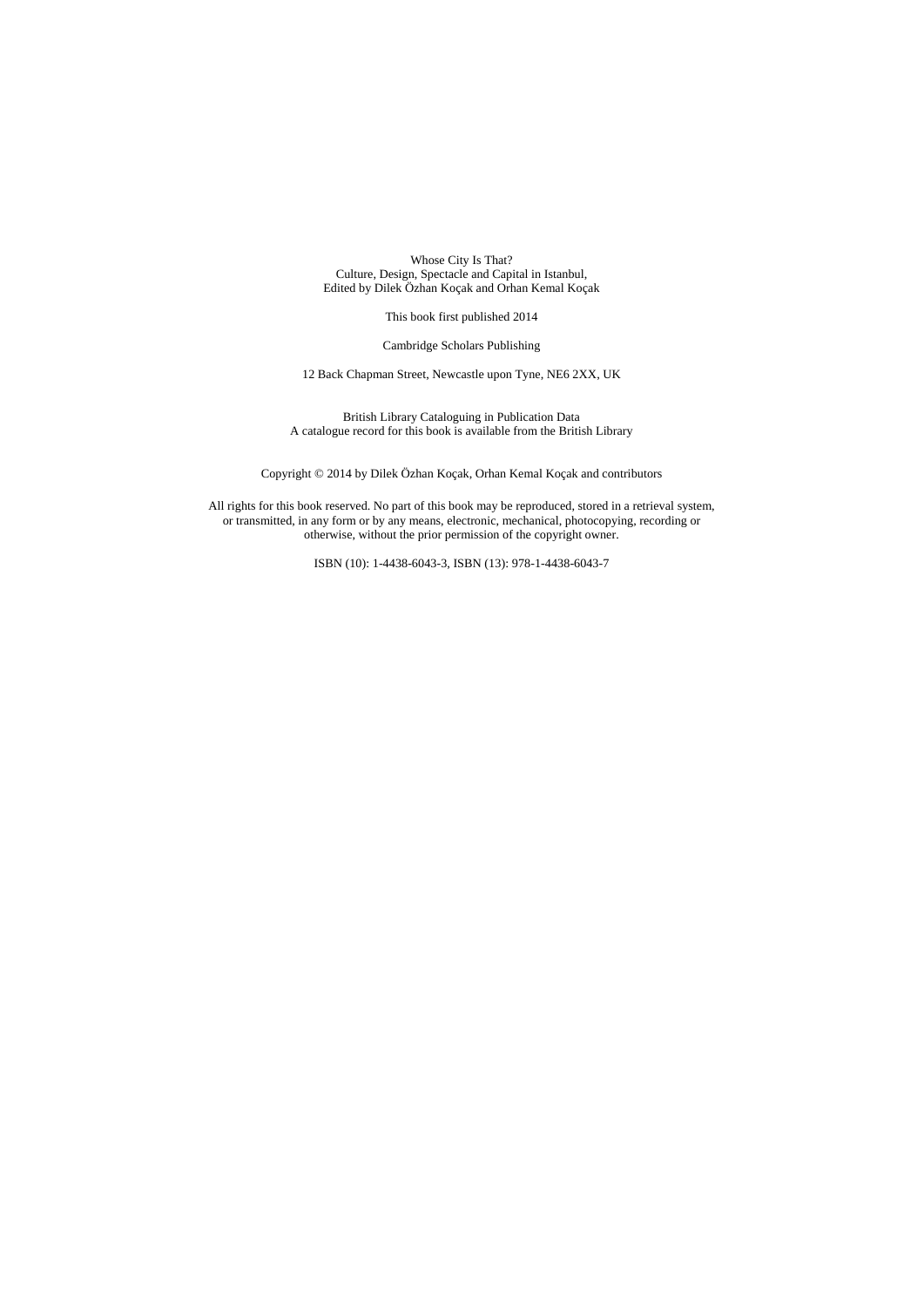## TABLE OF CONTENTS

| Is There Any Other Istanbul?                                  |
|---------------------------------------------------------------|
| Dilek Özhan Koçak and Orhan Kemal Koçak                       |
| Part I: The City of Media                                     |
|                                                               |
| Uncanny Encounters with the City and the Self in Western      |
| Travelogues on Istanbul                                       |
| Hande Tekdemir                                                |
|                                                               |
| From Istanbul with Love: The New Orientalism of Hollywood     |
| Murat Akser                                                   |
|                                                               |
| TV Series and the City: Istanbul as a Market for Local Dreams |
| and Transnational Fantasies                                   |
| Eylem Yanardağoğlu                                            |
| Part II: The City of Elites                                   |
|                                                               |
| Networked Gentrification: Place-Making Strategies and Social  |
| Networks of Middle Class Gentrifers in Istanbul               |
| Ebru Soytemel and Besime Şen                                  |
| Part III: The City of Utopias and Dystopias                   |

Chapter Five .............................................................................................. 95 *The Transformation of the Urban Periphery: Once Upon a Time There Were Gecekondus in Istanbul* Şükrü Aslan and Tahire Erman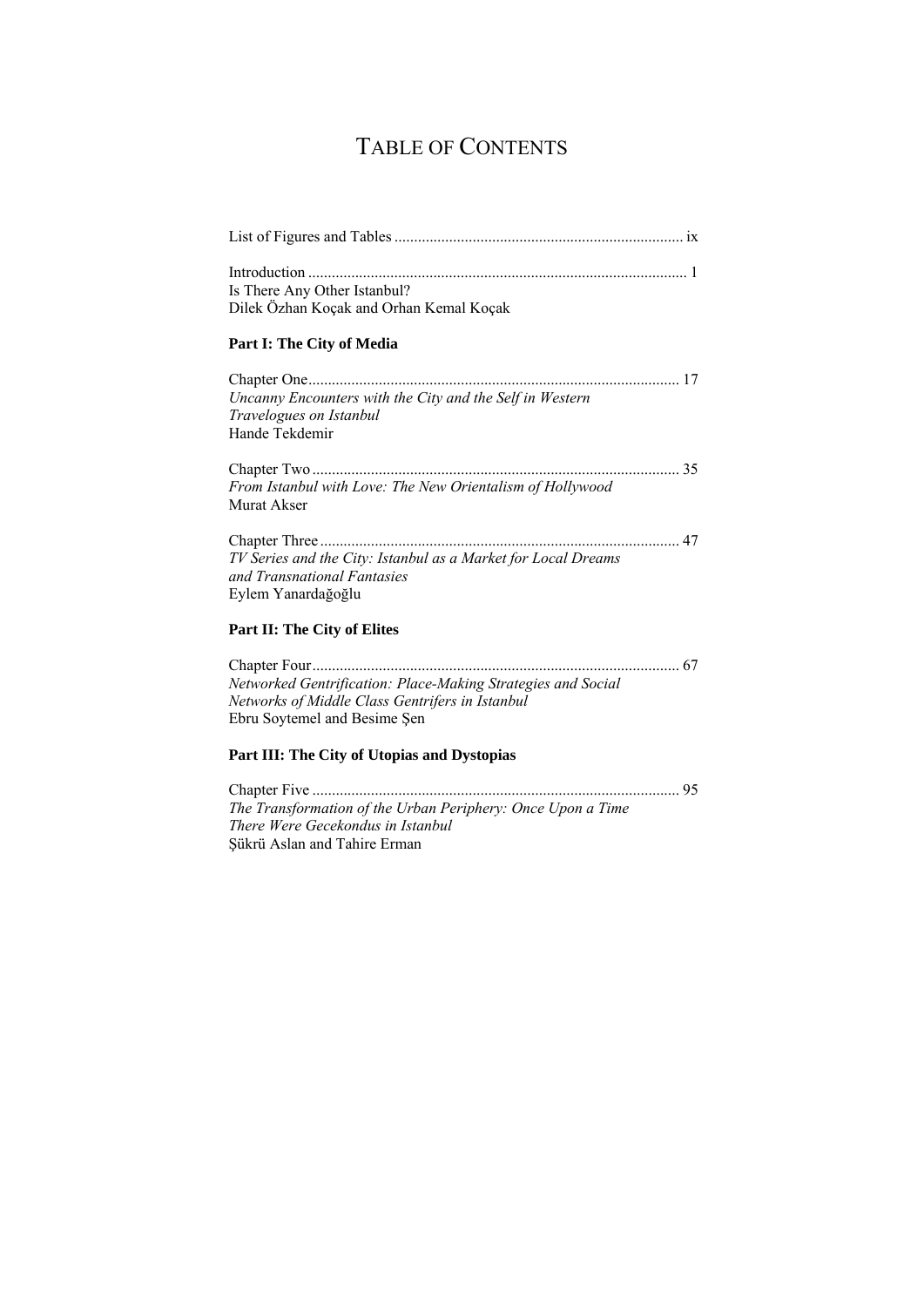#### vi Table of Contents

| Promises and Lies: Themed Living on the Edges of Istanbul<br>Sibel Yardımcı                                                            |  |
|----------------------------------------------------------------------------------------------------------------------------------------|--|
| An Emergent Dystopian Place in Istanbul: The Bezirganbahçe<br><b>TOKI Housing Estate</b><br>Tahire Erman                               |  |
| Part IV: The City of Guerillas                                                                                                         |  |
| Writing on Istanbul: Graffiti of the City<br>Bahar Aksel and Inci Olgun                                                                |  |
| Disrupting the Amnesia: Metaphoric Artistic Interventions in Istanbul<br>Evrim Kavcar                                                  |  |
| One-Person Holdings: Tactics of Istanbul's Street Vendors<br>Erbatur Çavuşoğlu and Julia Strutz                                        |  |
| <b>Chapter Eleven</b><br>"We are the Legionaries!": Filipina Domestic Workers in Istanbul  225<br>Ayse Akalın                          |  |
| Part V: The City of "Culture" and Capital                                                                                              |  |
| Fashion's Night Out: Creating Istanbul's New Image<br>Nilay Ulusoy                                                                     |  |
| The City of the Tourist: Istanbul as an Imaginary City<br>Dilek Özhan Koçak                                                            |  |
| The Reconquest of Constantinople: Reflections on the Contemporary<br>Landscape and the 1453 Panorama Museum in Istanbul<br>Deniz Ünsal |  |
|                                                                                                                                        |  |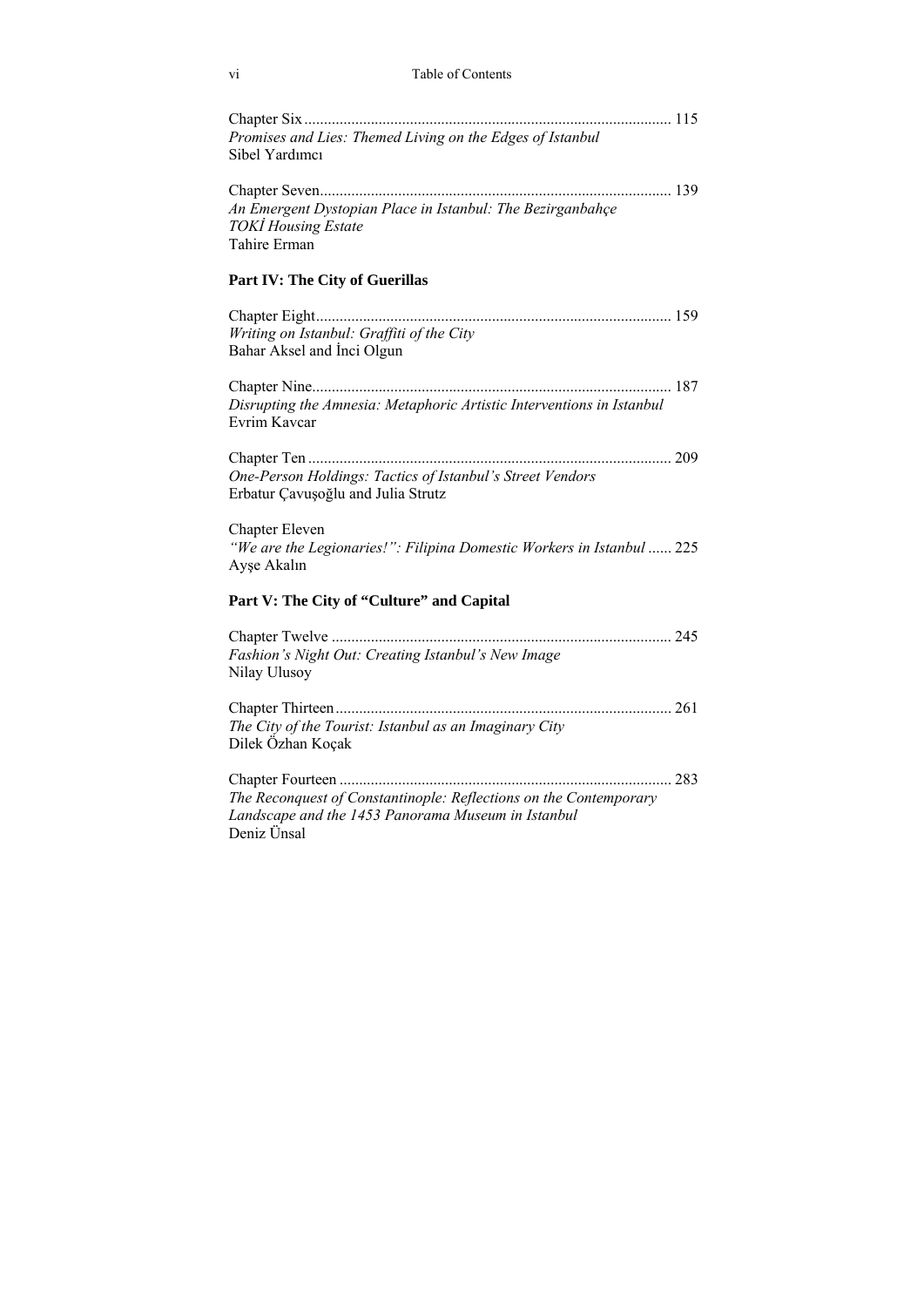#### Part VI: The City of "Him"

| I Saw Istanbul as a University |  |
|--------------------------------|--|
| Emine Onaran İncirlioğlu       |  |
|                                |  |
|                                |  |
|                                |  |
|                                |  |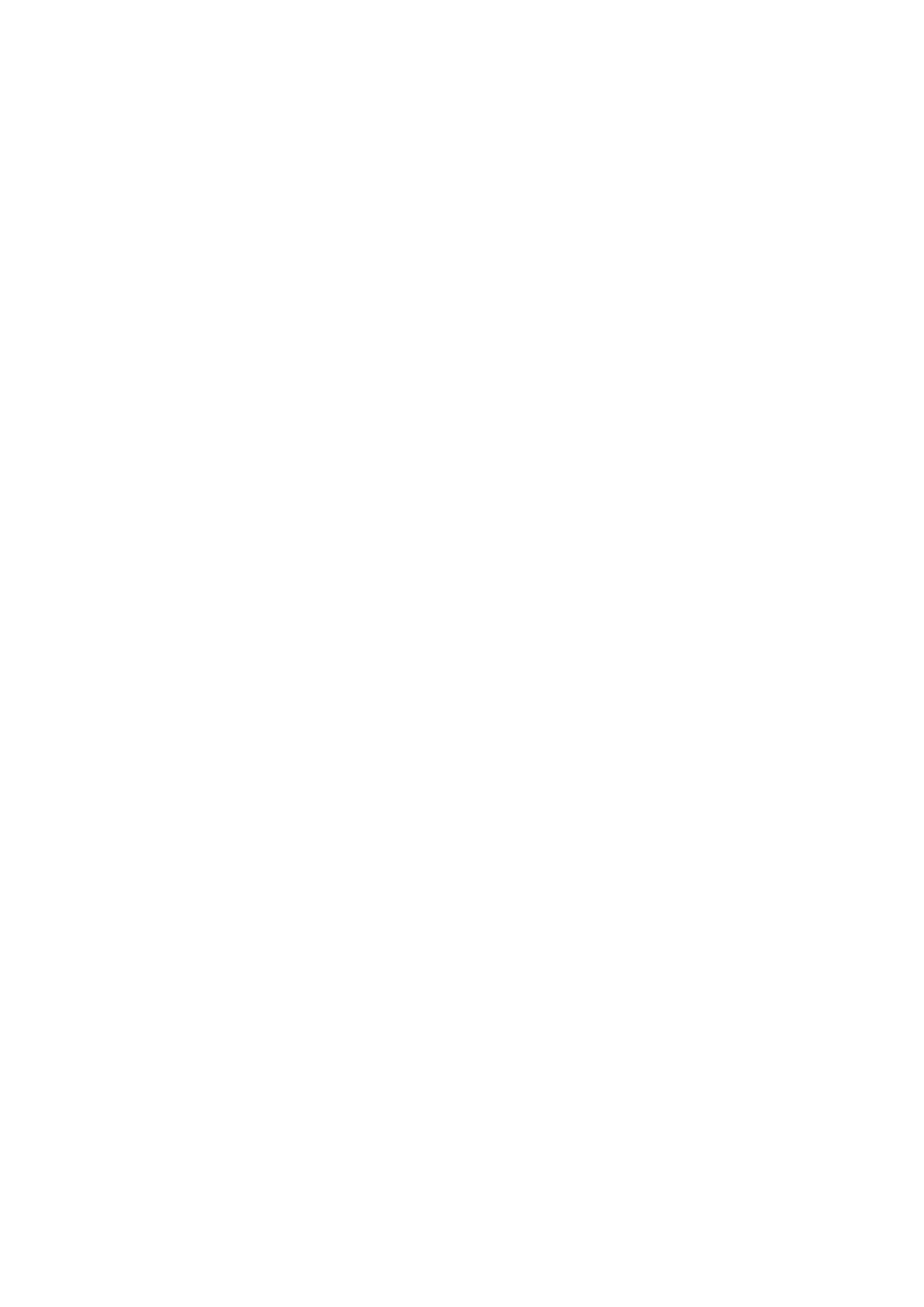## LIST OF FIGURES AND TABLES<sup>1</sup>

- Fig. 2.1. "The Turtle Trainer" (1906)
- Fig. 2.2. Bond brings darkness and intrigue to the city of tranquility
- Fig. 2.3. The Westerner wreaks havoc on the quiet and tranquil Eastern bazaar
- Fig. 2.4. The tranquility of the mosque conflicts with the chase scene involving Western men in *Taken 2*
- Fig. 3.1. Numerical dispersion of Prime-Time Turkish TV Serials
- Fig. 4.1. Tourists on a walking tour in Fener-Balat, 2013
- Fig. 4.2. Filming a TV show in Fener-Balat, 2013
- Fig. 5.1. A few typical *gecekondu*s that have survived today
- Fig. 5.2. "Transformed" *gecekondu*s
- Fig. 5.3. The "Mayday Neighbourhood" today
- Fig. 5.4. The few remaining *gecekondu*s in the "Mayday Neighbourhood"
- Fig. 5.5. Graffiti in the"Mayday Neighbourhood"
- Fig. 5.6. A deserted *gecekondu* in the midst of apartment buildings
- Fig. 5.7. Luxury buildings encroaching on *gecekondu*s. The Ağaoğlu Company's housing project seen from the "Mayday Neighbourhood"
- Fig. 5.8. Bezirganbahçe-TOKİ housing estate built for the displaced *gecekondu* population from Ayazma
- Fig. 5.9. Gülsuyu-Gülensu as an example of a resisting *gecekondu* neighbourhood
- Fig. 6.1, 6.2. Bosphorus City (A view of the canal and surrounding buildings) 121
- Fig. 6.3. Viaport Venezia advertisement (The heading says: "Europe's greatest city moves into the world's greatest city!")

<sup>&</sup>lt;sup>1</sup> Chapter four: source description of table 4.1. is its own page, Fig. 4.1. and 4.2. (photographs) by author. Chapter five: photographs by authors: (5.1, 5.3, 5.4, 5.5, 5.6, 5.7, 5.8, 5.9 taken by Tahire Erman, 5.2. by Şükrü Aslan). Chapter six: image sources are from the real estate projects websites and sales catalogues. Detailed descriptions are on pages. Chapter seven: photographs by author. Chapter eight: photographs by authors, data of Table 8.1. and 8.2. from websites, source names are in their own descriptions. Chapter nine: photographs by author. Chapter ten: photographs by editors of the book. Chapter thirteen: data and graphics of tables from government tourism agents. Chapter fourteen: photograph by Pınar Gediközer.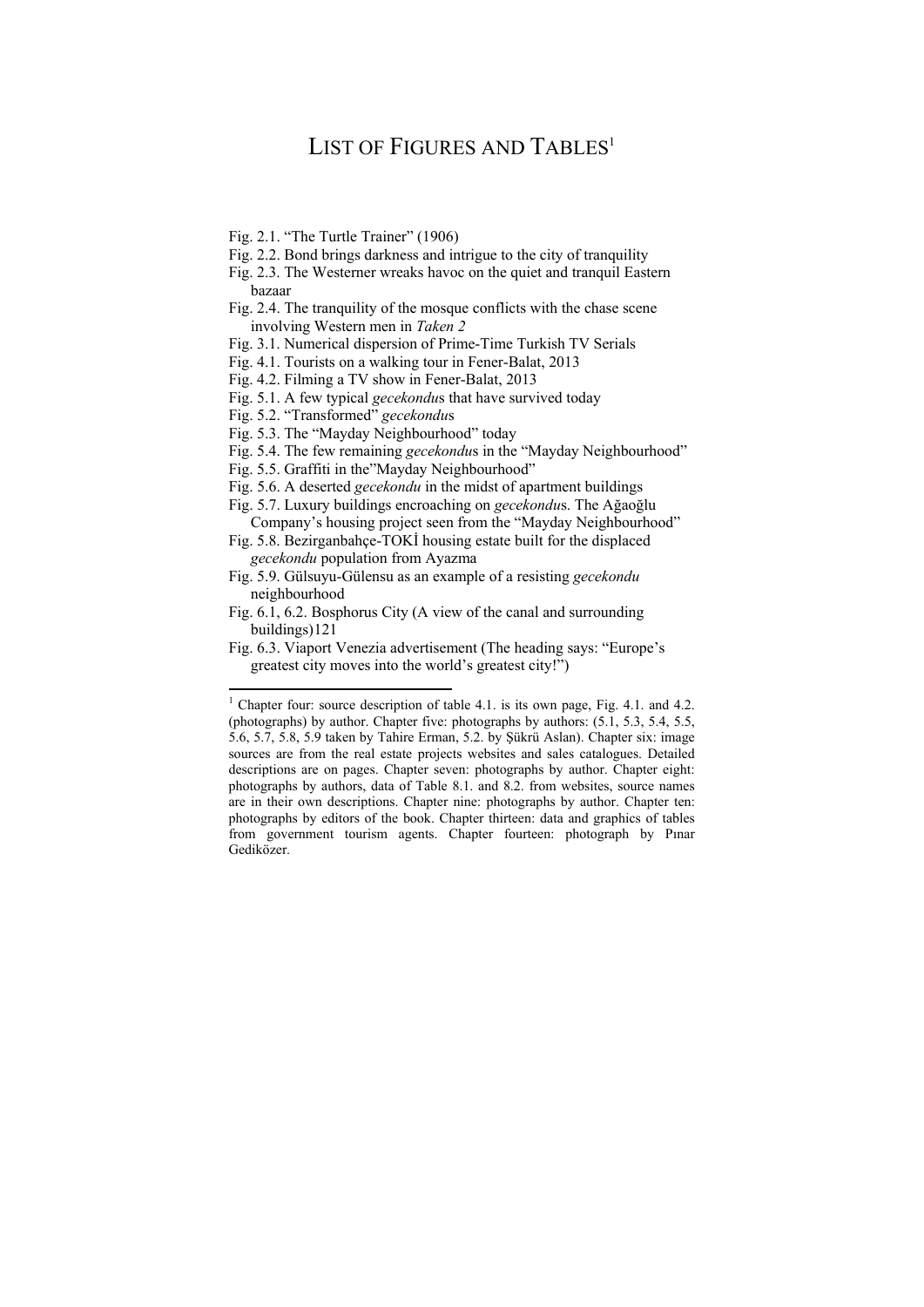- Fig. 6.4. Viaport Venezia projection
- Fig. 6.5. Aegean Coastline projection (The heading says: "The love of the Aegean thrills Istanbul …")
- Table 6.1. As an example, one may check the price list of Bosphorus City
- Fig. 6.6. Outside the walls of Bosphorus City
- Fig. 7.1. General view of the Bezirganbahçe-TOKİ project
- Fig. 7.2. A woman puffing up wool in the midst of blocks
- Fig. 8.1. A contemporary example of political slogans. Maltepe, 2013
- Fig. 8.2. Graffiti from the Karaköy underpass, 2012
- Fig. 8.3. Graffiti from İstiklal Street, 2013
- Fig. 8.4. Examples of Kripoe's work. Tünel Square, Beyoğlu, 2012
- Fig. 8.5. A shutter from İstiklal Street, 2012
- Fig. 8.6. "Turbo", Istanbul, 2009
- Fig. 8.7. İstiklal Street, 2013
- Fig. 8.8. Nuruziya Street, Beyoğlu, 2013
- Table 8.1. Hot Cities for Graffiti (by streetfiles.org)
- Fig. 8.9. Districts of Istanbul according to street art and graffiti density
- Table 8.2. Distribution of Data about Istanbul According to District
- Fig. 8.10. Graffiti project on an electric substation at Güngören
- Fig. 8.11. "Taksim became a piece of Modern Art" İstiklal Street, Beyoğlu, 2 June 2013
- Fig. 9.1, 9.2. "Biât Et!", Ferhat Satıcı, 2013
- Fig. 9.3. Apricot City A4, Dilek Winchester, 2013
- Fig. 9.4. Some sketches in Apricot City A4
- Fig. 10.1. A street bench selling deserts at Karaköy, 2013
- Fig. 10.2. Street vendors at night in Eminönü, 2013
- Fig. 10.3. A street vendor selling some of activists' needs in front of the entrance of Gezi Park during the street protests in June 2013
- Table 13.1. International Tourists Who Visited Istanbul in the First Seven Months of 2012
- Table 13.2. Breakdown of Visitors from Arab Countries in the Months January through July, 2010–2012
- Table 13.3. Number of International Tourists Visiting Istanbul from 2000– 2013
- Fig. 14.1. Visitors inside the panorama of the conquest of Constantinople, 2013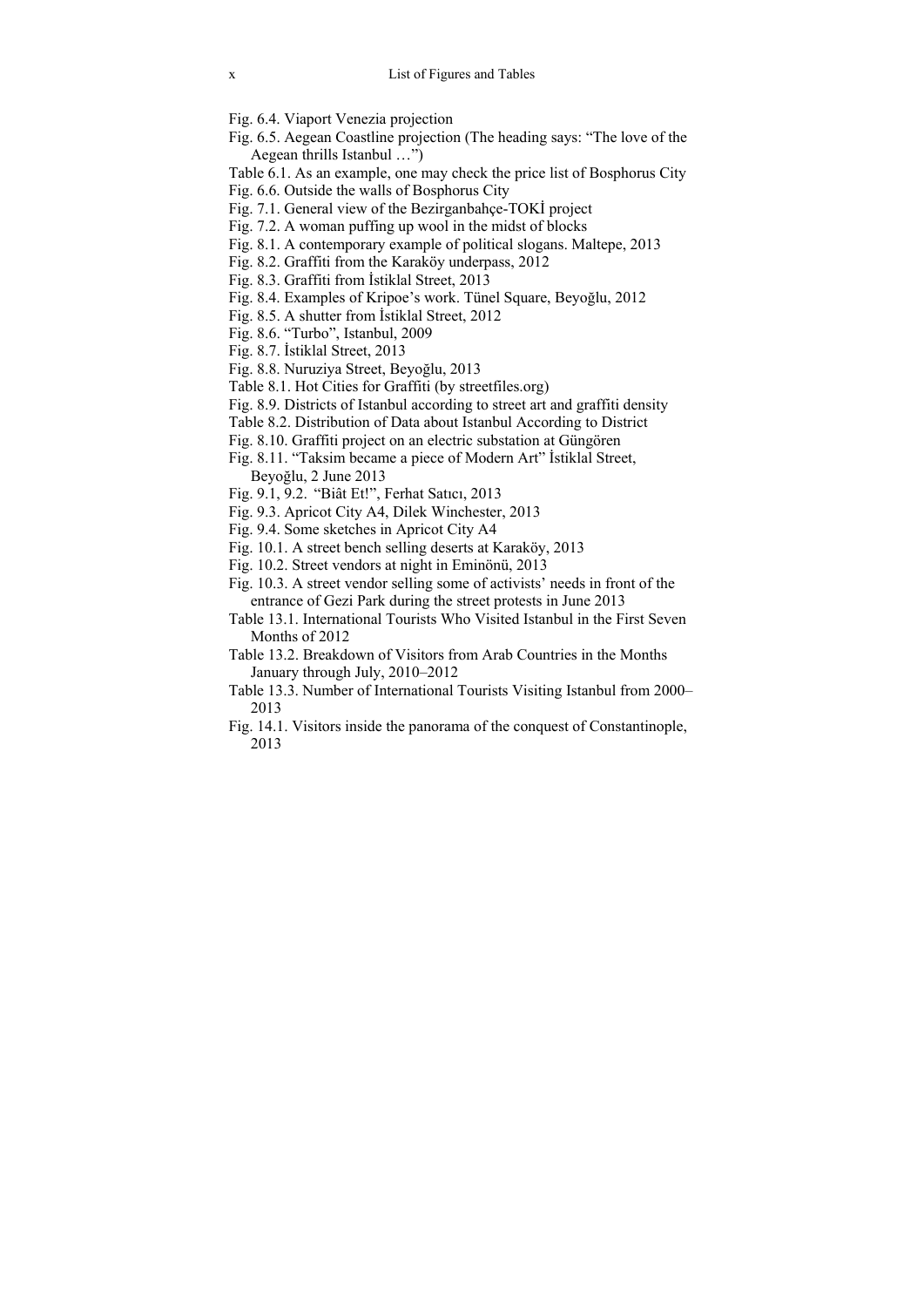## **INTRODUCTION**

## IS THERE ANY OTHER ISTANBUL?

## DILEK ÖZHAN KOÇAK AND ORHAN KEMAL KOÇAK

*"But why, then, does the city exist? What line separates the inside from the outside the rumble of wheels from the howl of wolves?"*  —Italo Calvino, *Invisible Cities* 

A city is the result of plans and projects, new and old architecture, laws and traditions and historical knowledge woven together by coincidence. It is also the intersection of people rushing around and people who do not exist, and the living or inanimate objects of a thousand varieties. All kinds of stories, myths, probabilities and concepts come to life by means of the city and also wrap themselves in the city. These are not distinctive or meaningful without taking into account the lost image of the human.

Vittorio de Sica, in his movie *Bicycle Thieves* (*Ladri di biciclette*  1948), looks at Rome where history opens in all directions after the storm of war has calmed. The city is rebuilt with reconstructed "human values" just as in *Rome, Open City* (*Roma, città aperta* 1945). But these values do not always serve "good" and "right" purposes. The city that serves as the film set has entered the process of normalization and is both a living and variable "organism". A glance does not represent the city with its hasty make up, so the film takes a deeper look and focuses on the man who seeks to protect his hopes which flourish even in the most gloomy and sinister back streets. The domination and the reality of war has ended. People have begun to return to everyday life and the tragedies in their smaller universes. Turning into a spectacle metaphor, the city accompanies this slower and quiet transition. Kurosawa similarly emphasizes this in *Stray Dog* (*Nora Inu* 1949). This time, the "missing object" is not a bicycle, making the endless cycle of the journey possible, like in mythic narratives. In the Tokyo, holding onto life after the war, a police officer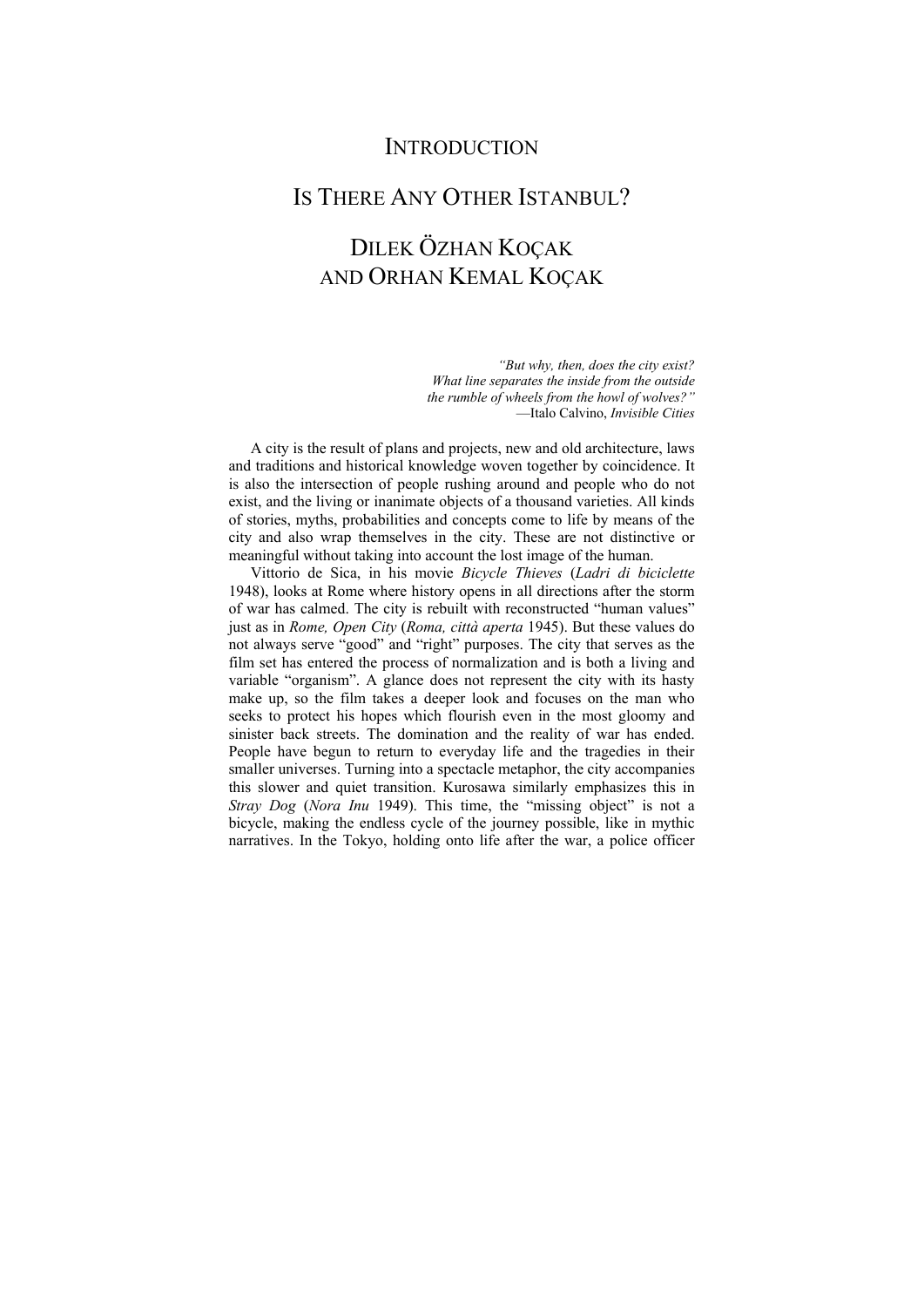#### 2 Introduction

tries to locate his stolen gun during the film. In both films, the heroes walk around the city and are our guides, revealing to us on every level how the "city makes the man and the man make the city."

There is, however, another type of mobility characterizing Istanbul in the 1960s, far away from the harsh effects of the war in Rome and Tokyo. Istanbul became the first stop for people looking for opportunities during the days of migration from rural to urban areas. The film *Birds of Exile*  (*Gurbet Kuşları* 1964) by Halit Refiğ is an example that brings together the characteristics of many films about this era. This film represents people under the spell of the famous saying that Istanbul's streets are "paved with gold." They come to create better lives and the film shows us their stories using a realistic narrative approach. Istanbul is an irresistible centre of attraction and is the host of the stories, many of which clearly move towards a tragic end. On the surface the problem looks to be between the city and its cultural values. The class conflict at the core of the stories unfolds through the use of implicit language. The new residents of the city walk around the city with a hunger for knowledge of it and its opportunities, and they then, in turn, become a part of it by working and earning money.

#### **There Is No Other Istanbul**

The phrase "There is no other Istanbul!" most likely gained widespread usage during these new quests in the city in the 1950s when internal migration gained speed. People who had come from the villages of Turkey in the 1950s brought their ways of life and cultures to Istanbul. The natives of Istanbul were quite disturbed by this since they were living like rural people in the city. The reason they used such a phrase was as a kind of invitation to these people to make them urban citizens much like themselves. The phrase was a type of advice in those days and these ruralurban tensions are not used or remembered anymore due to the changes within the structure of today's city. This phrase is no longer used because it is not possible to mention or talk about a single Istanbul or a single type of Istanbul city dweller. Every person who has come from another town has made and is still making or creating another Istanbul; each person from Istanbul has one difference—they are all from their own Istanbul.

Nowadays, many cultural identities, ways of living, behaviours and values, which are intentionally or forcibly hidden, live together. It has always been impossible for us to say that the city has a single dimension or a single definition that has the same meaning for everyone. We can see many signs that cities are irreversibly polyphonic, multicultural and on the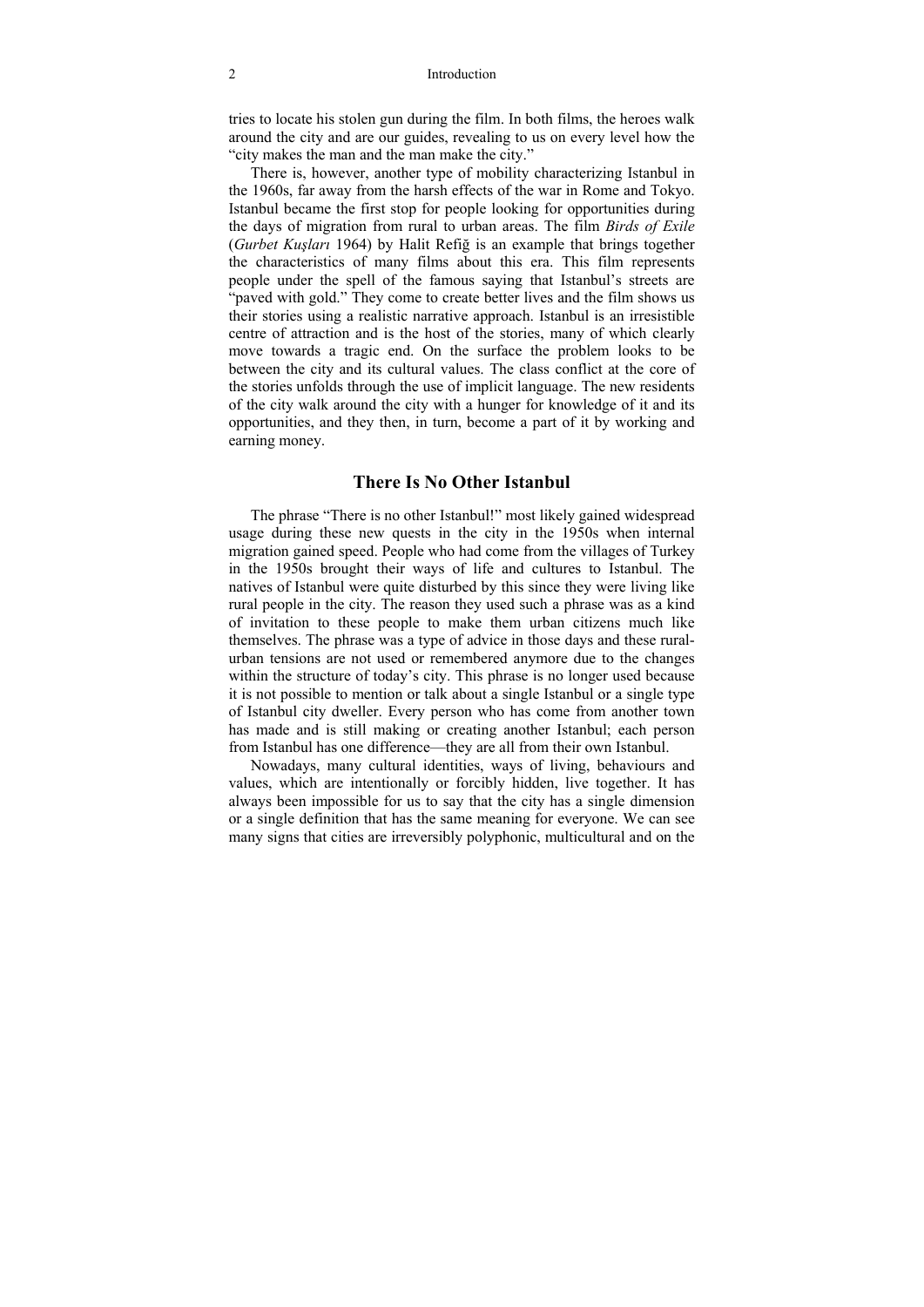rise. To obtain this knowledge, we need to breathe the chaotic atmosphere of the city's boundaries which are entwined with those of other cities. Michel de Certeau (1984) explains the construction of the city by using the example of walking, comparing it with the construction of language by talking. He implies that this construction is dispersed into endless space as language and can be divided into categories, and we can see by extension of this metaphor how each person who lives within the city perceives the city. Grammar books describe "perfect language" which can never exist in daily life. But the use and practice of language is much more creative and rich than can be described. Just like in language, the formal constructors of the city describe a "perfection" which does not take into account the other dynamics of the city. However, the citizens who are not taken into account construct both the cultural and political dimensions of the city. Those that defend the city and their own living spaces confront the state, which is the executive agent of financial capital. Urban dwellers are both diverse and have a desire to communicate with each other, and this fact cannot and is not explained by theories of democracy. Classical media and government entities do not offer space to these efforts of creating a society and/or a world that uses discourse to define itself and this turns all space—except that of formal entities—into areas of vital expression and presentation.

Writing about Istanbul means getting in touch with different types of Istanbulites, and not just those in the centre of the city that are represented in tourist guides and mass media. This framework can be valid for every city. Each city dweller experiences the city with their own sensibility and each reconstructs the city everyday by adding the richness of their own life. This framework created the structure for the arguments in *Whose City Is That?* as each question the chapters endeavour to answer. The title of the book enabled different academics to ask the same question using different methodologies and subjects. The question "Whose Istanbul Is It?" and the necessity of studying Istanbul using multidisciplinary perspectives brought many researchers from different fields together, because the city is larger than one approach and the constraints of one "unique" field. Gathering researchers and academics from various disciplines enables each to think about the city alone and together, so as to create new forms of thought and discourse about the city.

Cultural transformation can be directed by both regular and irregular forces and these results can be observed. Multicultural, cosmopolitan places bring both social memory into existence and reveal the narratives that are the roots of an image's character. The chapters in this book are therefore focused on the physical and economic dimensions as well as the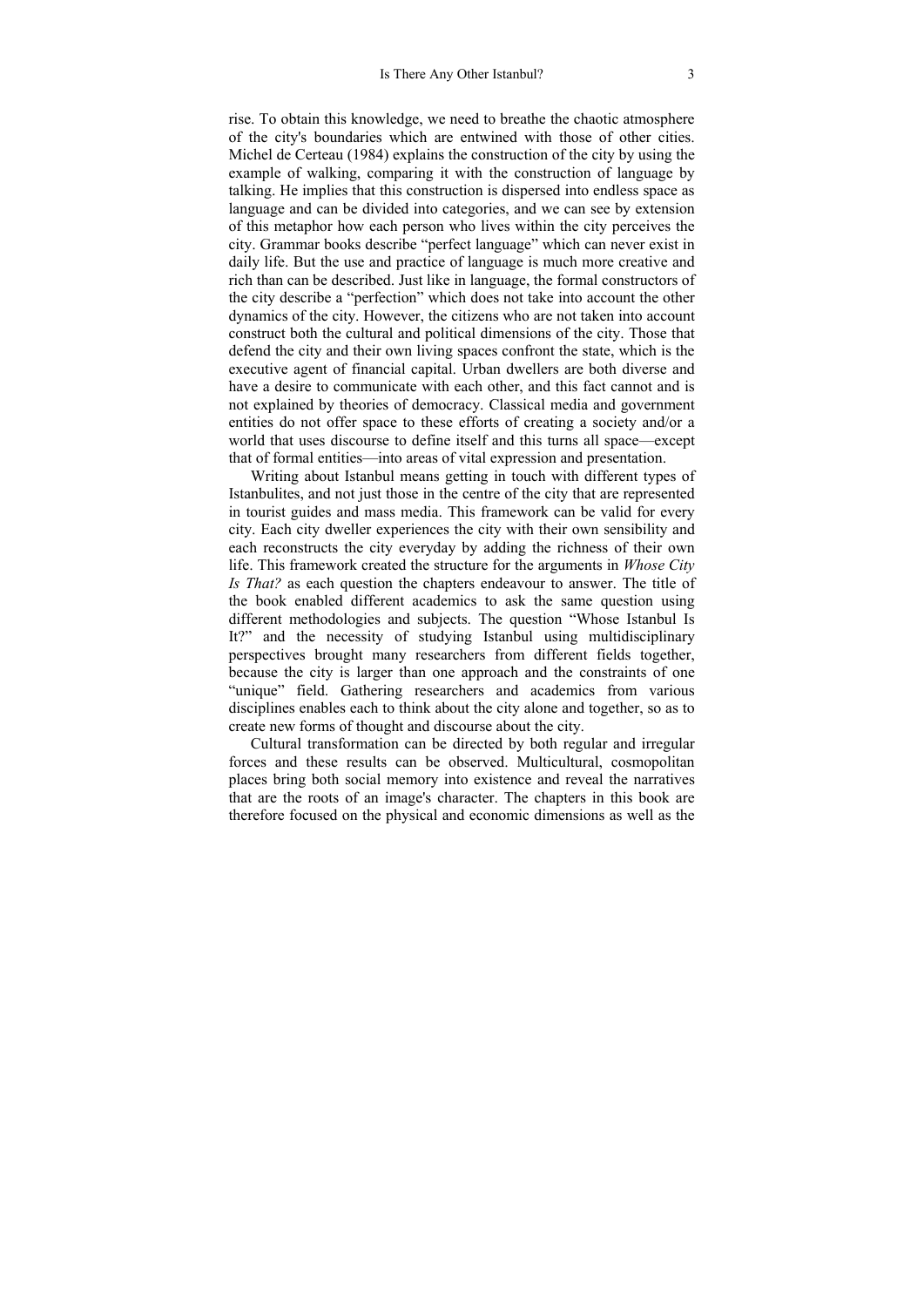imaginary, fictional and hyper-real dimensions, expressing the concern of bringing the real and imaginary borders of the city together.

#### **The Transformational Quality of the City**

Cities have always been a product of their time because of their physical and spatial expressions. While in the nineteenth and twentieth centuries cities were the engines of industrial production and the centre of world trade and finance, from the mid-1970s until today they have been the product of a global economy and a society based on multinational capitalism and the increase of financial flow. Today, the two main reasons for the (unintended) changing character of a city are globalization and migration. Ethnic, social and cultural diversity, the result of migration, have changed, and are still changing, the landscape of the modern city and they are also reshaping social divisions and conflicts. (Hall 2006, 20)

After the collapse of nation states, megacities are mentioned rather than countries. The vast majority of the world's population is now living in cities. As Ricky Burdett and Deyan Sudjic mentioned in *The Endless City* (2007), in half a century 75% of the world's population will be living in cities. The change in the balance of urban and rural population is evident as time passes, and it is therefore impossible to define cities as homogeneous structures. Urban space is augmented by its dwellers and its content becomes rich in the complexity of old and new forms that are brought together by its inhabitants. If we take this view, then understanding the urban landscape is only possible with the help of different disciplines and methods.

Istanbul, as the subject and centrepiece of this book, differs from other cities in Turkey because of one telling feature—its potential to become a world city by joining the global financial markets on the world stage (Göktürk, Soysal & Türeli 2011). The modernization process of Istanbul gained speed in the nineteenth century and still continues. However, just as it was in the nineteenth century, the development of Istanbul has never been a standardized process, its uneven development creating an image that brings together pre-modern, modern and postmodern aspects in its appearance. It is not possible to define Istanbul either as a completely global city as defined by Sassen (2001) or a third world city because of its peculiar position that has been defined as "between global and local" by Çağlar Keyder (1999).

Istanbul's globalization process began at the same time as the rest of the world's in the 1980s. Along with internal migration and globalization, changes in Istanbul's features became visible; even today, this process of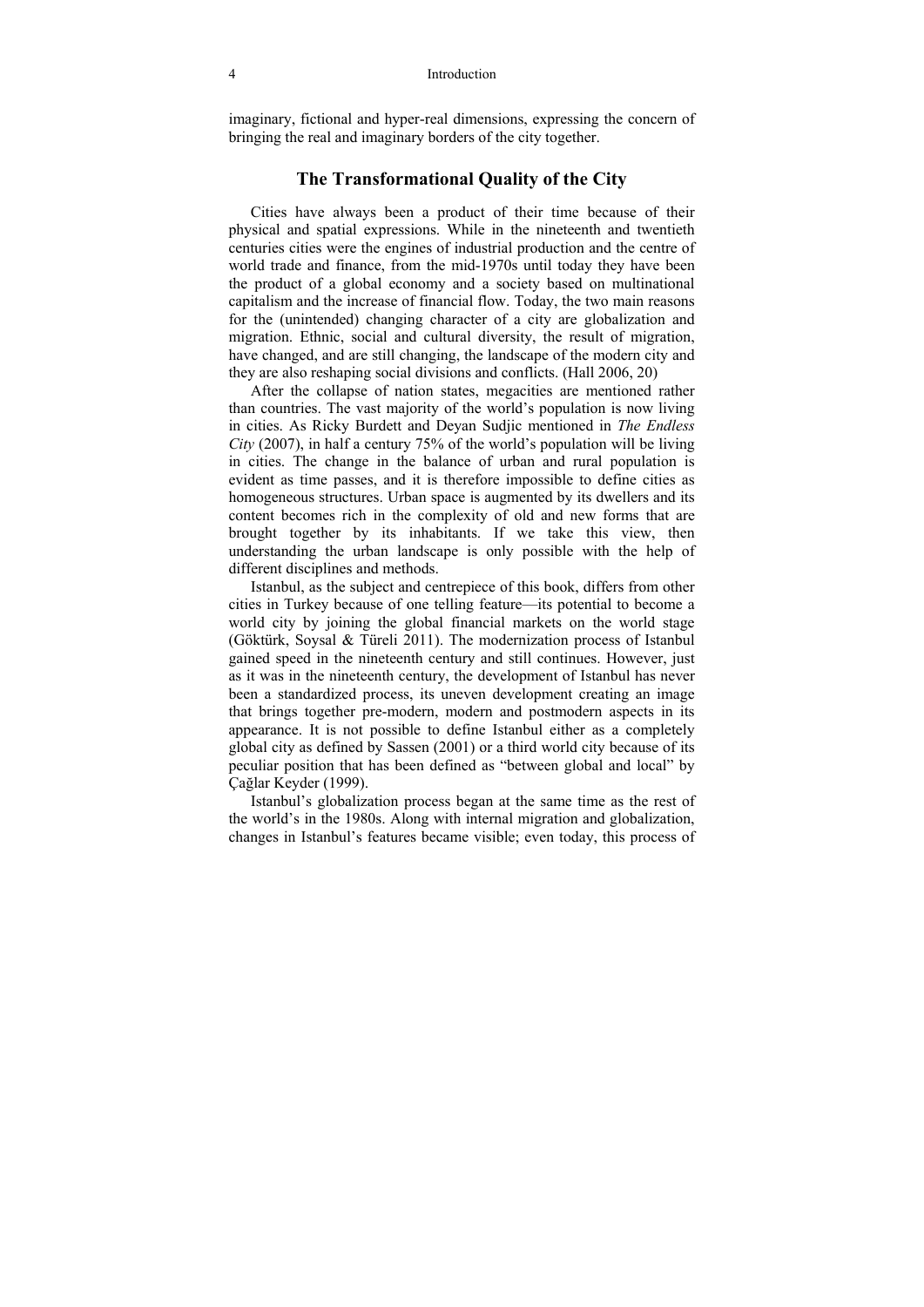change has caused a deterioration of the historical skyline, which had been the same for centuries, from the days of the emperors.

As there is global competition between Istanbul and other cities, the centre of the city was rebuilt in accordance with the scope of this competition and Istanbul transformed into a "spectacle." The "city", in and of itself, transformed into a commodity available for consumption, with culture becoming an instrument to create political and cultural capital; in this way, even artistic activities are offered so they can be marketed and sold as commodities. Istanbul's positioning as a city with a "threethousand year history, as the capital of two empires, the focal point of two major religions and the capital of culture and art at the crossroads of East and West" has created an image of the city that has become a brand (Yardımcı 2005). However, as with other world cities, people who are able to utilize the opportunities of Istanbul's global cultural environment are the urban elites and artists who have already fused with global society through their education, lifestyles, cultural exposure and economic abilities. New urban elites separate themselves from the rest of society by using "global cultural" opportunities. At first glance, Istanbul resembles a kind of "showcase" which can be entirely consumed through its shopping and business centres. This "showcase should be colourful, glossy, transparent, clean and safe. It must have both an attractive exoticism and comfort. It should have a security system (and behind the scenes) a way for the effects of that capital to generate safety" (Ibid). Such a showcase may only be possible if urban centres are cleaned, emptied and reregulated. The gentrification process that Istanbul experienced after the 1980s was the result of such a target. The "Others" who are distorting the aesthetics of the "showcase" are pushed beyond the designated areas that are now protected by security systems. From now on, the secure areas belong to urban consumers and tourists.

Culture, which itself has turned into a spectacle, becomes one of the means of selling the city, "a brand of a branded product" (Zukin 1995). As a result of all of this, Istanbul becomes a divided city. In fact, cities have always been divided by class and wealth, race and nationality, ethnicity and religion, gender and sexuality and lifestyle and culture. The wealthy, the entrepreneurs and the middle class, the professionals and the clerks, the artisans and poor dwellers, the lower class and outcasts have always occupied different zones of the city. However, the boundaries between these spaces have never been entrenched. These various zones are never uniform in look or homogeneous in social composition. Differences edge, slide and blur into one another. They overlay one another, creating a complex, overlapping matrix. These juxtapositions and overlaps may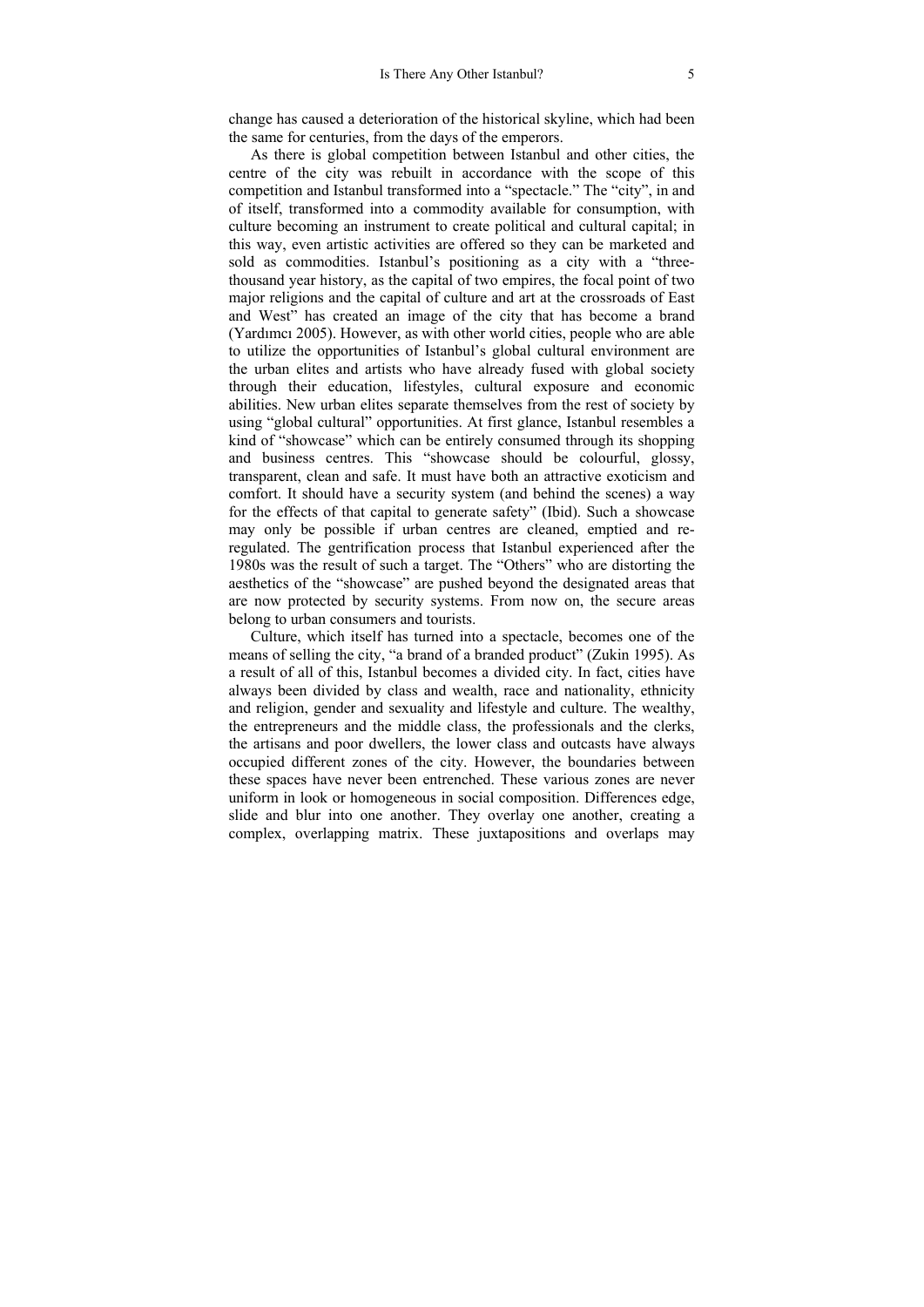#### 6 Introduction

themselves multiply. For Stuart Hall, these are the dimensions along which the contemporary city is said to be changing most quickly. Furthermore, many other elements come together around cities that bring different worlds and temporalities together. For this reason, cities have a long history as the centres of trade and markets, and thus as sites of cultural exchange and social complexity. These form the basis of cities' unplanned "cosmopolitism" (Hall 2006, 24–25). Sharing similar spaces within cities, people are physically very close together, yet there are invisible walls between them. So, we can say that for each inhabitant there is another city, another Istanbul. In addition to its formal and informal elements, Istanbul has another important element that is important to define. Each person living in the city creates or lives in another city which is made of their own personal and particular experiences.

When we talk about Istanbul, which one do we mean? This book doesn't search for an absolute answer to the question asked in its title. On the other hand, in attempting to describe Istanbul, it is obvious that it is impossible to understand it by a single and unchanging criterion. In addition, the city we are trying to understand and describe turns into something different moment by moment, which cannot be defined or identified because of its very nature as a mega city. However, its flow is not aimless and non-directional, and each sign is not causeless or dateless. In this context, in order make the possibilities of the city visible, we would ask one more time: "Istanbul, whose city is it?" Is it a world city that experiences the capitalization process at its own pace and integrates itself into the world economy? Or is it a city that has been turned into a field of destruction and construction by capital? Or is it a city that is used as a billboard in terms of marketing and presentation strategies? Is it a city presented as a "brand," which tries to differ from other competitors with its culture, art, fashion, science, sports and various other forms of entertainment? Should we look at it as a historical city which tourists know from the postcards and guides; or should we go to the back streets to find its weaknesses, in the slums—in other words, search for the "guerrillas" of the conquered city? Perhaps Istanbul is not a part of reality itself, it is something that gives inspiration to artists, something created and reproduced each time by an artist, or is a kind of dark silhouette formed by a series of different fictional cities. Or is Istanbul, in and of itself, a work of art? The articles that bring this book into being will enable us to have a clearer and more understandable picture of Istanbul.

The focus of this book will be more apparent in light of this quote by Deyan Sudjic: "Despite the efforts of the planners and the speculators and the politicians, the city is formed by the everyday reality of human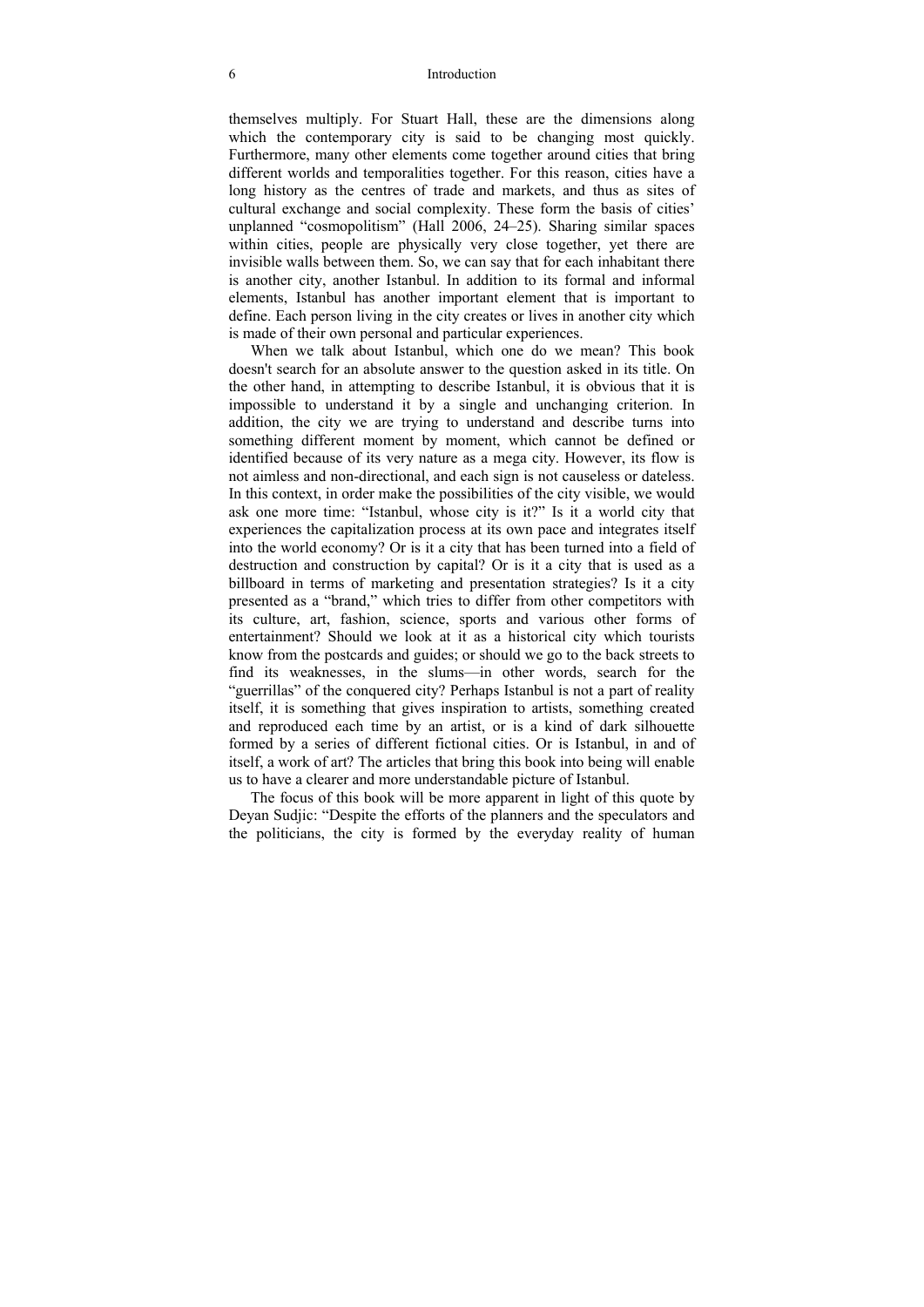experiences" (2007, 51). Istanbul is not only a city consumed by tourists and city dwellers, it is a city that is reproduced and designed by its inhabitants, as Deyan Sudjic emphasizes. Therefore, the intention of this work is to show that there is no unique image of Istanbul because of its changing structure. Istanbul doesn't provide a complete picture; it consists of parts and layers that develop strong interactions with each other, even if they do not open to each other. Our purpose is not to bring all these different parts together but to find the point where these diversities meet and show a holistic view of the city that is sensitive to the reasons for cultural production and cultural opportunities.

*Whose City is That?* shows that this city is produced not only by strong and systematic efforts, corporate influences and/or marketing activities, but also individual contributions and coincidences. As Georg Simmel states, we cannot separate Istanbul's spiritual dimension from its everyday life practices. Istanbul appears in many forms and these forms will be analyzed with the support of such disciplines as communication studies, cultural studies, cinema/media studies, literature, the fine arts, city and regional planning, anthropology, political science, social and economic geography and architecture.

Even if the city does not give us an overall picture, it consists of parts and layers that can develop strong interactions even if they do not open up to each other. This book does not aim to bring into existence a whole picture from these parts but instead aims to see and show the rich points of diversity, cultural production spaces and all their attendant possibilities from a holistic view.

The book has six main parts which deal with significant issues in urban studies, but this time taking a particular look at Istanbul. The first section, "The City of Media," deals with Istanbul as a cultural text, focusing on representations in literature, television and cinema which exhibit Istanbul as a rich and infinite product of cultural production processes. This approach deals with how Istanbul is first mediated as a "fictional city" by fictionalizing it, or re-converting it to a dream every time it is viewed so that this process repeats itself over and over again. The city which appears in different forms of cultural production is reproduced by the interlocking images and meanings of "yesterday" and "today." This section of the book also deals with Istanbul as a place not only experienced in its material dimension, but also represented and recreated by media. Hande Tekdemir focuses on travelogues written about Istanbul and the city that is produced by them. She expresses that the mythic "East" produced in Western narrative is a search for the "Orient," which is a part of an Eastern journey. In addition, she writes about the shock experienced by the nineteenth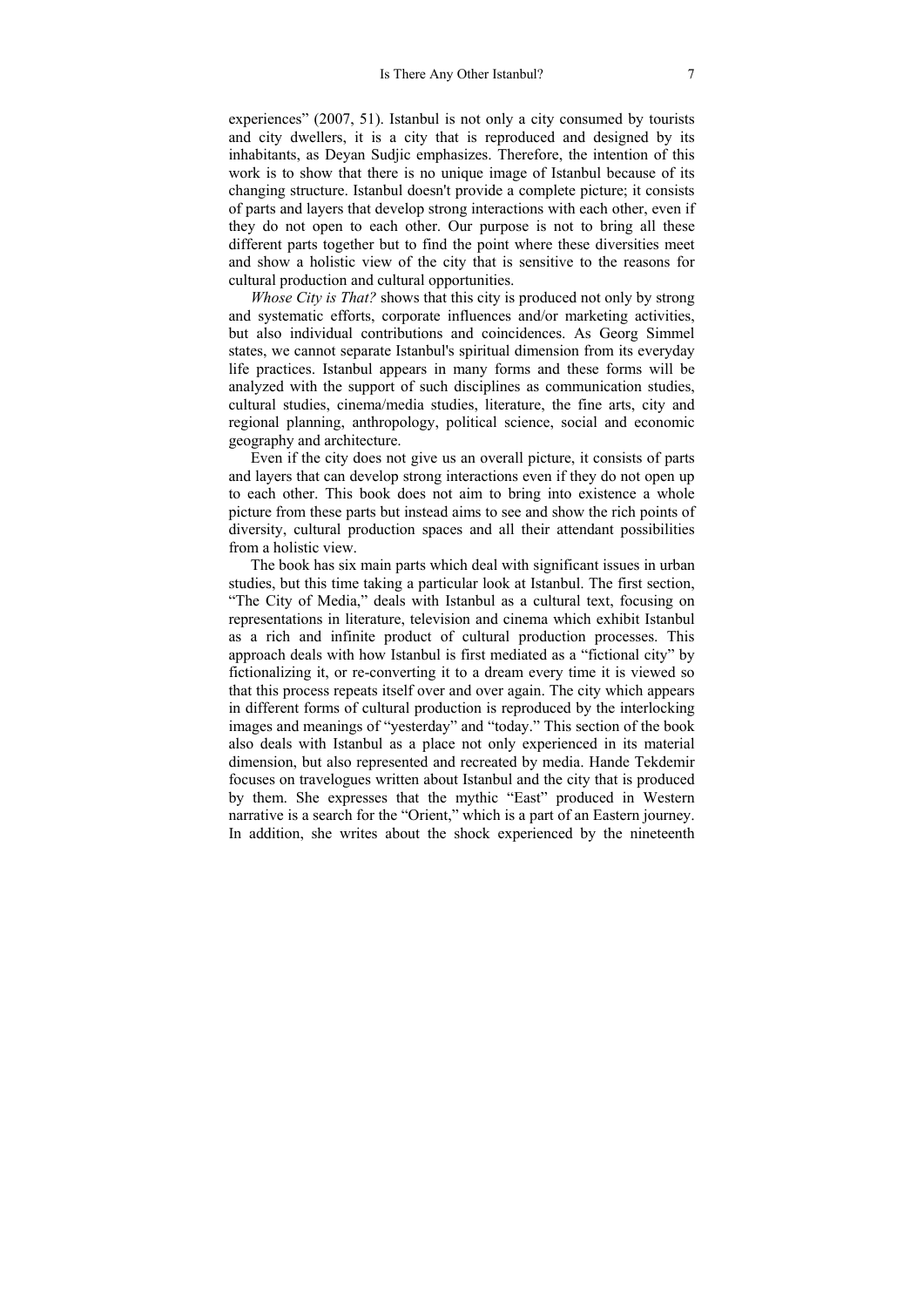#### 8 Introduction

century travellers when they experienced or saw familiar things when encountering the "Orient." Murat Akser deals with cinema's reconstruction of Istanbul that is fed by the literary themes and familiar fictions of the last century. The movies *Taken 2* and *Skyfall* show us how Hollywood turns Istanbul into an image of an Eastern city by editing and repeating the same places, images and stereotypes, since this image is the one audiences want to see, and is easier to sell. The last article of this section belongs to Eylem Yanardaoğlu. Her work is about TV series that feature Istanbul recently marketed to neighbouring countries (Russia, the Gulf Arab countries and Muslim communities in North Africa). The storylines of these TV series are set in the present day or the Ottoman Empire's magnificent and dynamic Istanbul, which is a "natural" actor in these series. She draws attention to their contributions, just like the Nobel Prize and Eurovision in their own ways, in making historic Istanbul a powerful alternative to the famous central areas of touristic attraction.

"The City of Elites" section is about urban transformation and gentrification. This chapter is about the changes in recent years, especially to areas of cultural reproduction. Ebru Soytemel and Besime Şen explore how gentrifiers mobilize their social networks and social capital. They discuss how these networks are constructed through the process of "place making" and belonging as well as how social capital and social networks work in practice during the gentrification process.

"The City of Dystopia and Utopia" section gathers two opposite words to emphasize two main dimensions of Istanbul that are far from each other but intertwined. In particular, this section focuses on many outlying city areas that have emerged as "utopian" and "dystopian" places, distant from the city centre both in terms of geography and tradition and as life is lived in these places. Şükrü Aslan and Tahire Erman journey through the history of "*gecekondus*," which is not part of today's reality but an image of Istanbul's past. The history of "cleansing" the city of *gecekondus* in the last twenty years, and the process of making high-rise blocks, business centres and shopping malls, is told through news and stories in daily printed media since the 1940s. In doing so, the article questions whose city Istanbul was and whose city it is becoming as the *gecekondus* are erased from the city's spaces. Tahire Erman's chapter is about the destruction of *gecekondus* and placing the former residents of *gecekondus* into buildings built by TOKİ (the Mass Housing Administration). The destruction of *gecekondus*, described as tumours on the city, falls under the scope of cleaning out undesirable elements. This is one of the effects of globalization, whose mission is to make Istanbul a world city. Erman's work is about the Istanbul of the people who live in the Bezirganbahçe-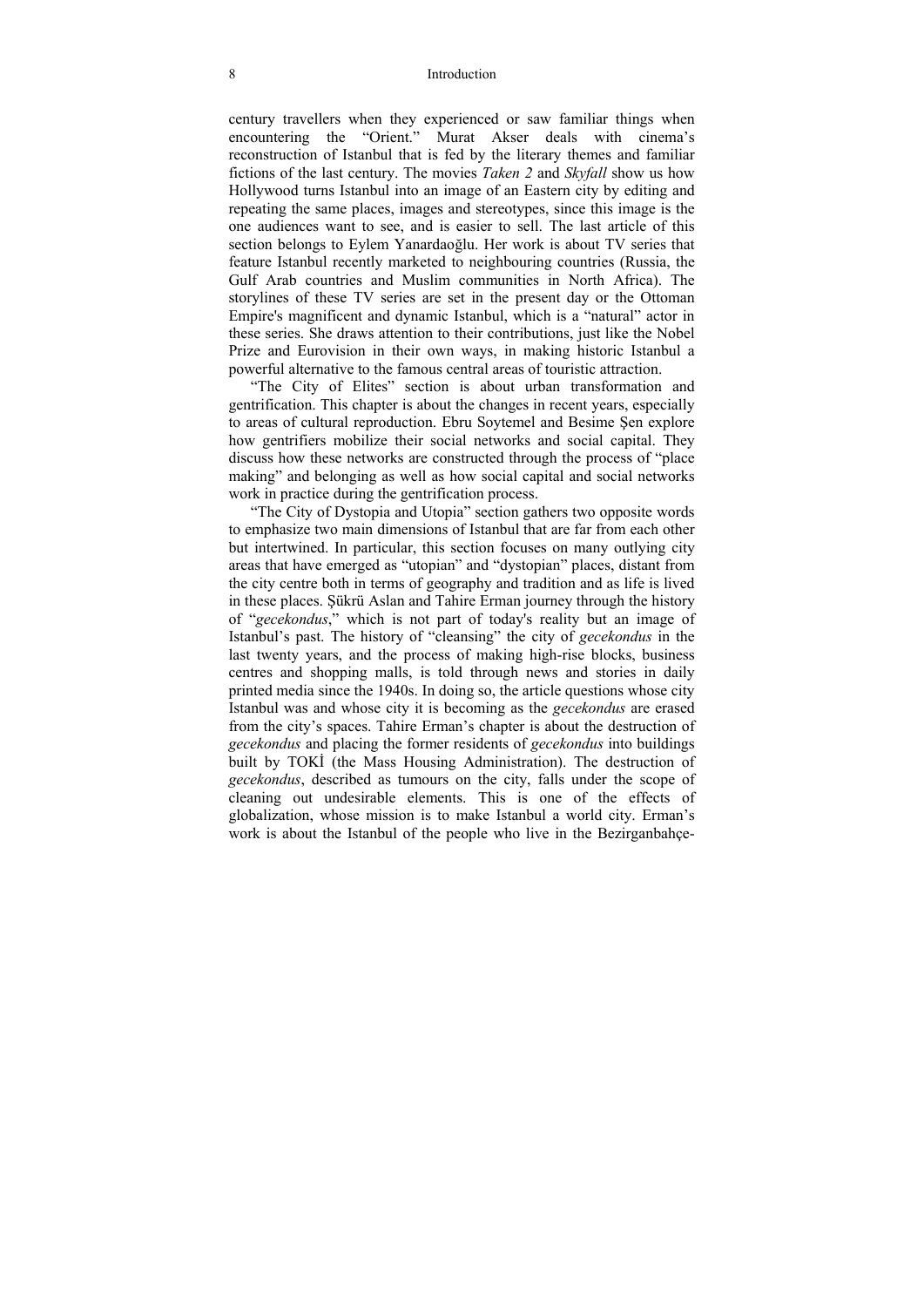TOKİ housing estate in Küçükçekmece. Finally, Sibel Yardımcı analyzes themed-gated residential areas, as the utopian city has created a miniature Bosphorus, a false Venetian and Aegean atmosphere. This time the city is marketed by embedding other historicities and visual identities using unheard or untested features on its body. As Theodor Adorno describes in the concept of cultural industry, what is reproduced are not products, but people, who are just like counterfeits. The city, as the result of the reproduction cycle, reproduces its dwellers in these dystopian places as individuals with a certain sensitivity united by similar enthusiasms and joys, wonders and sadnesses and who live and consume the city with "fresh," "new" and "renewed" promises. The city as an object of consumption can be marketable if new functions are installed into it.

"The City of Guerrillas" section is about the Istanbul of street artists, contemporary artists, street vendors and migrants. There is a common feature in bringing these people together. The concept of "guerrilla" which gives the section its name is about the methods used by guerrillas, not in the political-military sense, but in the sense of survival, production and life in the city. This section is about "bottom-up tactical resistance" against the strategies of being ruled. This section also takes the perspective that power is about being visible and how the "art of the trick" is the last choice of the weak (Clausewitz 1955, 212–213). The articles in these sections reveal how the city guerrillas built their homes with their own hands, which are in the illegal or "unsafe" parts of the city. This they did in order to survive and express themselves in the urban public space.

Bahar Aksel and İnci Olgun liken graffiti to a kind of guerrilla activity in terms of process and they distinguish it from other artistic expressions because it is an urban/street art. In their work, they discover how each sign has a different language and aesthetic representation. The article details individual stories which are unique, but at the same time find similarities. These become visible in many different urban public spaces even though they are made by the "invisible" actors of the city whose creative will occupies another of its dimension. Evrim Kavcar deals with the tactics of contemporary artists in urban spaces. She describes the dynamic of selective amnesia and capital that deprive Istanbul of its memory and how contemporary artists become trappers that hunt, catch and chronicle all that is fleeting in the city. She problematizes the artistic interventions, which are different from the mentality of everyday society. She writes that just like street vendors turning each situation into a chance to sell, the contemporary artist turns each urban situation into a chance to make art. In this respect, Istanbul both as a work of art and a work of the artist, is recorded in an historical sense.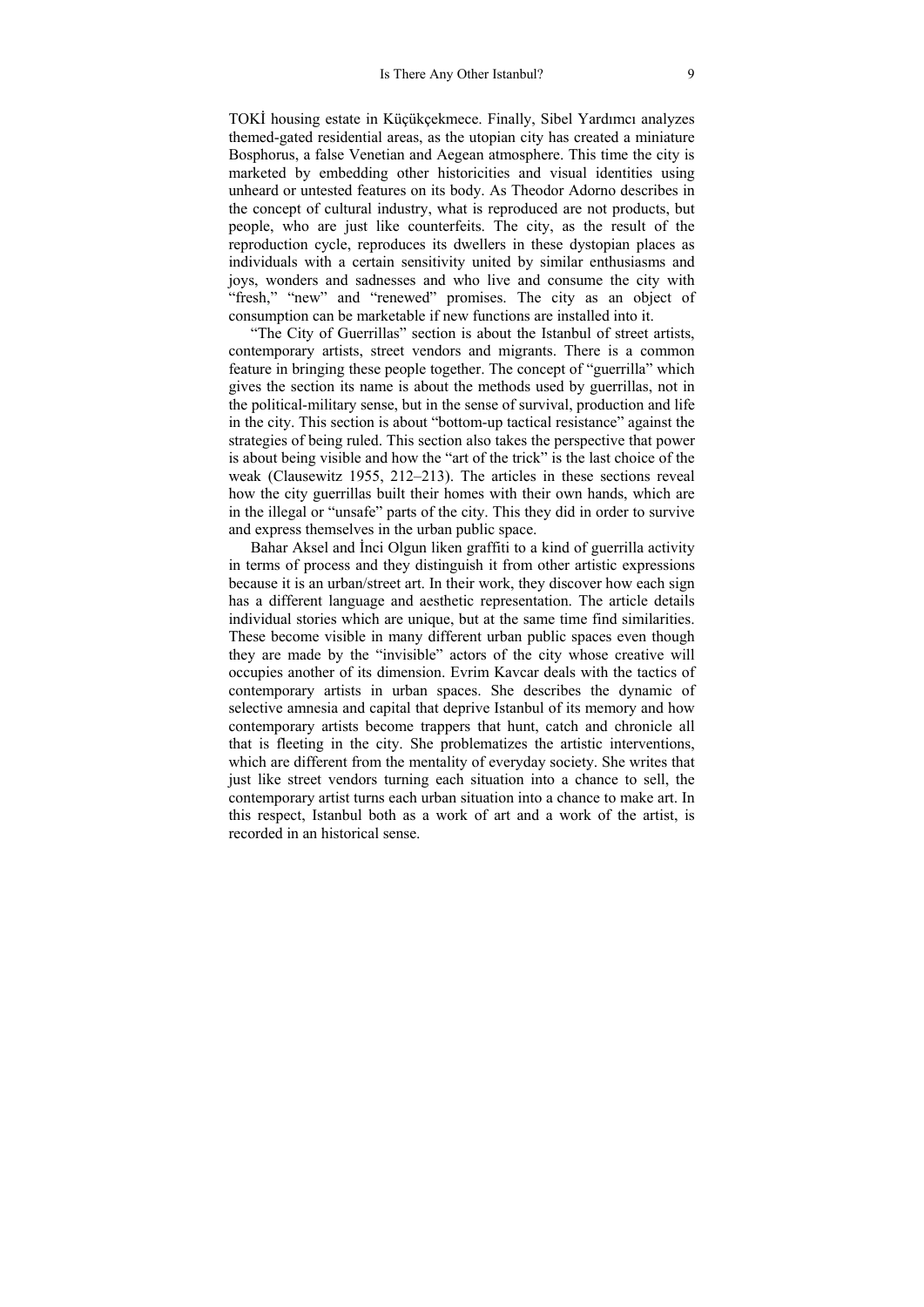#### 10 Introduction

Erbatur Çavuşoğlu and Julia Strutz focus on street vendors as the representatives of informal people. Their chapter deals with the characteristics of street vendors as urban guerrillas, addressing their tactics in an environment that is not hospitable to them in the last decade. Ayşe Akalın discusses Filipino women working in Istanbul using the church both as a place of worship and spiritual support. In addition, the chapter shows how the church is used by Filipinos who spend their Sundays, their one holiday a week, coming together and using the church as a space of social activity.

The section "The City of Culture and Capital" deals with Istanbul as in global competition with other world cities. Because of this Istanbul uses and markets its culture just like any other global city. In addition, this section sees the city as a commodity in terms of raw materials and making money. There is no doubt that culture is one of the most powerful weapons in packaging and marketing cities.

Nilay Ulusoy analyzes the fashion event, Vogue Fashion's Night Out (VFNO), which is "fashion's biggest shopping party," celebrated every year since 2010. It is part of Istanbul's new identity as a capital of fashion and shopping. Ulusoy claims that being chosen as a part of the VFNO organization has affected Istanbul, allowing it to be redesigned and positioned alongside other global cities. Accordingly, VFNO emerges as an international activity which combines Istanbul's image with fashion. The aim of the VFNO event is to represent Istanbul through the lens of fashion which exists by feeding from the city of Istanbul and its lively, hybrid structure. In brief, VFNO aims to market Istanbul to the world by adding another attribute that it has not had before, which is fashion capital.

Dilek Özhan Koçak focuses on the city of tourists and points out that the city the tourist comes to know is different to the reality. She shows that it is something recreated and rewritten through printed and visual media that reproduces the same images time and time again; as such, the city that tourists visit is an image of itself; indeed, an imaginary city. In addition, she also sees Istanbul as other researchers have, as using its culture as a marketing tool differentiating it from the other cities, and considers this in light of how important tourism income is to the city. Istanbul and other international metropolises all want the flow of global tourism and so cultural capital is equal to physical capital.

Deniz Ünsal's describes the representation of the Ottoman past, which has recently become a popular theme in the cultural and creative industries in Turkey, especially the exhibition that can be viewed in the Panorama 1453 History Museum. She argues that the economic and political aspirations of the ruling party in Turkey nurtures this imperial nostalgia with the aim of reconstructing a new historical imagination. The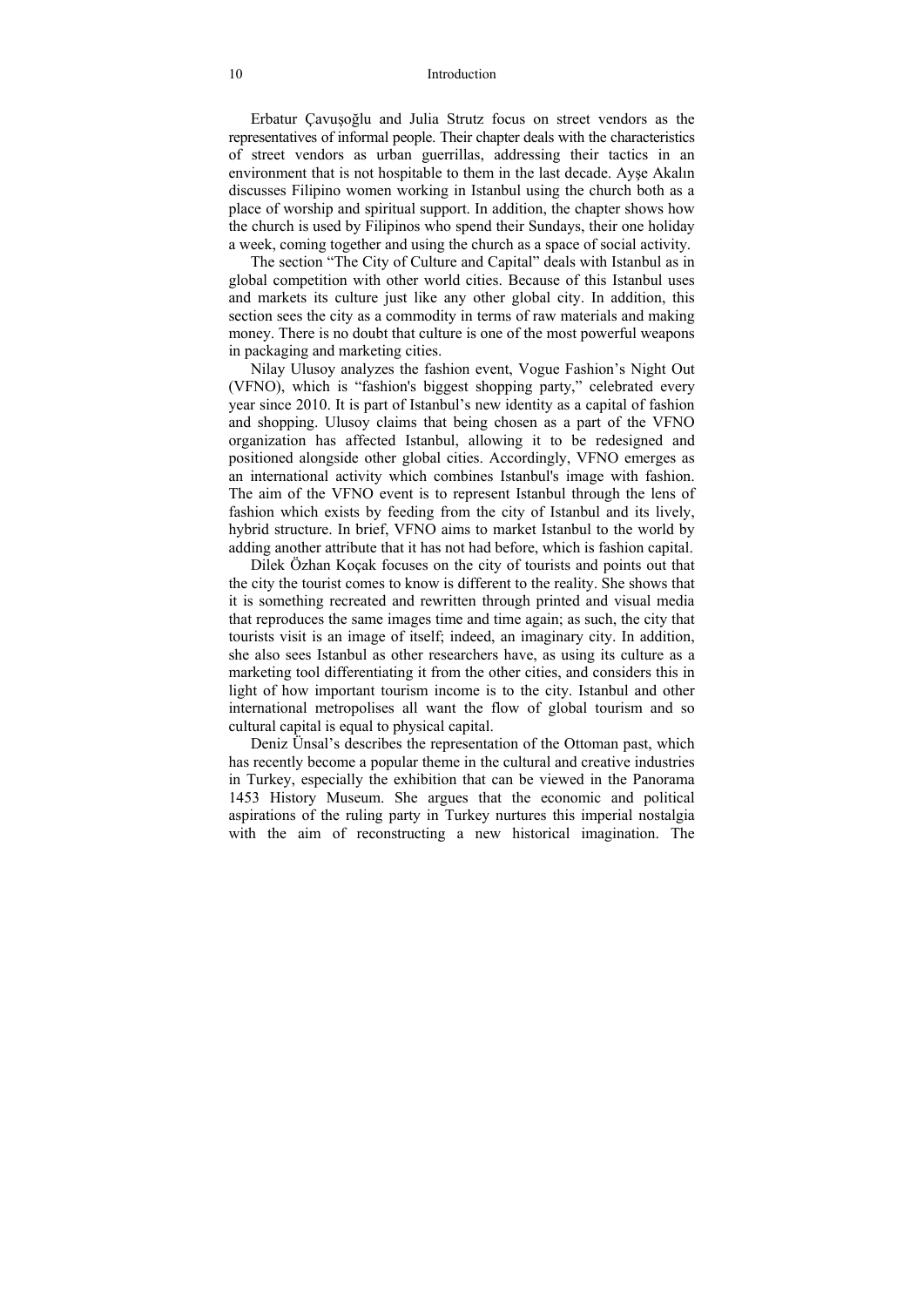appearance of the Panorama 1453 History museum is the result of these interests. Ünsal also compares the "living space" in Maslak 1453, which is an example of re-conquering the city through real estate development projects using Panorama 1453 Museum as inspiration. She argues that Constantinople is re-conquered in the Panorama Museum every day, while Istanbul is transformed into a space for the new capitalist elites and the new rituals of belonging to the city. The essence of new cultural citizenship is invented both in the museum and the urban landscape.

"The City of 'Him'" section, by Emine Onaran İncirlioğlu is about Mustafa Taşdeviren, and depicts Istanbul through the eyes of a single person. Taşdeviren, who is a Roma, came to Istanbul many years ago, and this chapter is about the things he did to survive and how they formed his consciousness. In the chapter, he talks about his journey as a young boy alone in Istanbul in his own words. İncirlioğlu shows us what or who Istanbul was through the eyes of a person who walked every inch of it during his time here and how this journey formed his ideals and the expectations he had for himself. İncirlioğlu shows us Mustafa Taşdeviren's own Istanbul.

During the preparation for this book, one of our main goals was to remember and to remind each other that each individual living in the city has his/her own right to the city. This right cannot be transferred to anyone, whether they are strong and dominant or weak and silent. When someone says that they are talking for "us" with a loud voice we liken that to a little humming noise, or if the story to be told for us is filled with glory, colourful images and bright light, we know that there is another reality hidden behind this showy scene. As we know, the struggle launched for green space in the centre of Istanbul in June 2013 is based on "right to the city," whose main demand is social justice itself.

"Whose City Is That?" opened many new ideas for us, each different from the other, but united and each complementing the other. These ideas add valuable insights to this question and offer many different possibilities rather than one answer. In addition, these efforts gave us strong evidence and original studies that show that there is an Istanbul for everyone.

Articles from these many different disciplines are not a coincidence, but were, in fact, a choice and an obligation. Richard Sennett understood that the changes in cities in the past few centuries also changed the meaning of the words used to scientifically describe the city. We know that some basic and general concepts considered in this book will change as a result of the inevitable changes in the city, because, as David Harvey expressed: "sociologist, economists, geographers, architects and city planners and so on, all appear to plough lonely furrows and to live in their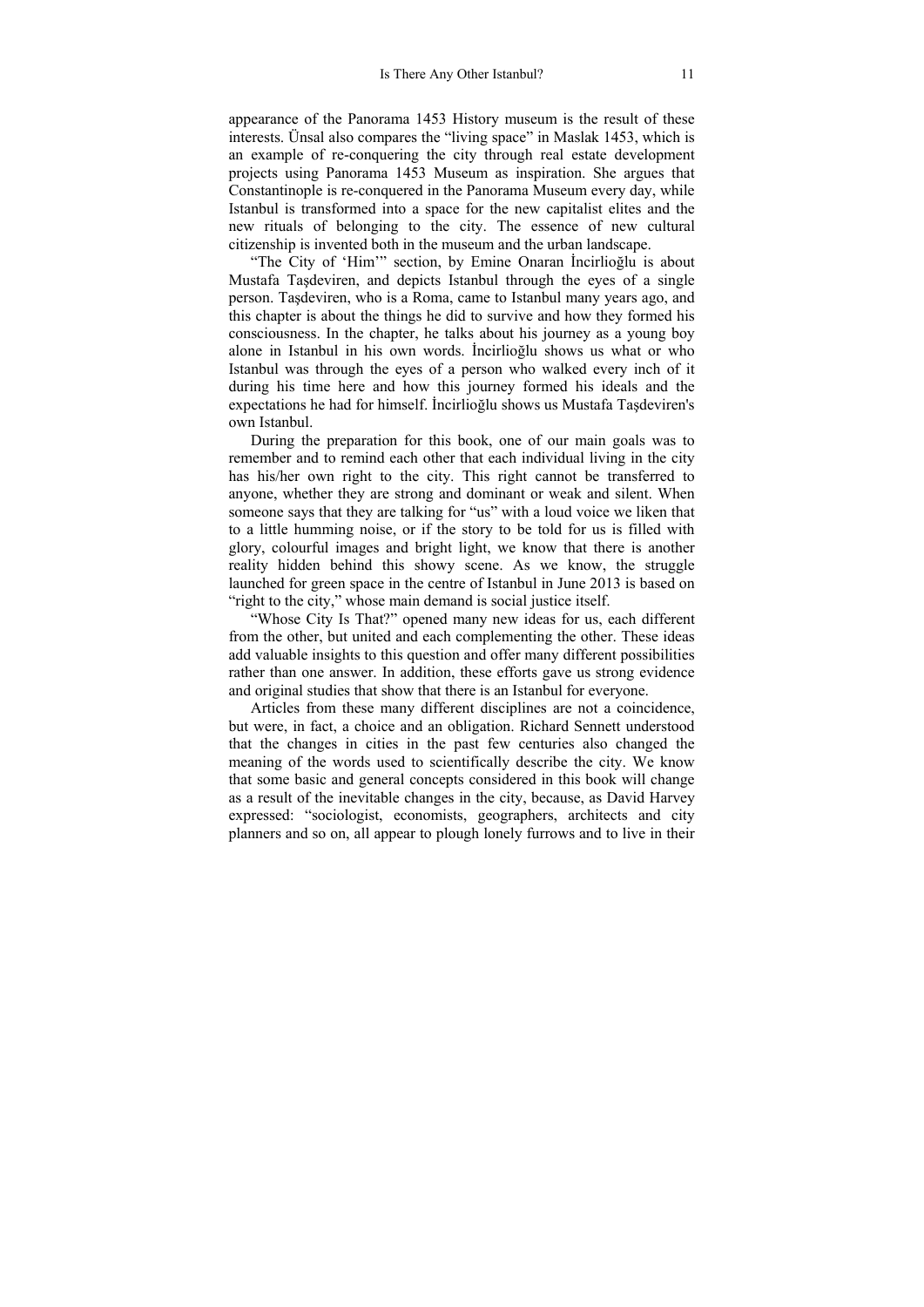own confined conceptual worlds" (1993, 24). The drawback of this is that each discipline uses the city as a laboratory to test propositions and theories, and much recent research deals "with problems in the city rather than of the city" (Leven 1993, 24).

The city is planned with more "serious" purposes in mind. Money is being transferred, and buildings are destroyed along with the people who live in them and their dreams. All this for the sake of these financial considerations. The lives destroyed during this urban transformation are only known as a statistical value. However, despite this view, we know that the major force that shapes the city is the daily reality of human experience, because eventually the city is reconstructed everyday in the mind of a unique and inimitable "ordinary citizen." So, we can say that the primary purpose of this book is to find the answer of to whom Istanbul does belong, which presents us with the richness of human experience and the practice of everyday life. As Henri Lefebvre points out, our experiences regarding the production of space are components of the production of space (Lefebvre 2000). Each type of interaction and communication process should be taken into account to see the city in conjunction with all its aspects. Thus, Istanbul, just like other cities, emerges as an Istanbul which is reproduced by each of its in habitants in everyday life. Our main and strongest wish throughout the process of compiling this book was to provide scientific contributions that highlight the ideal of "anyone who lives in Istanbul should have a say about the city," instead of presenting surprising, weird and interesting life stories and trends.

#### **Works Cited**

- Burdett, Ricky & Sudjic Deyan, eds. 2007. *The Endless City: The Urban Age Project*. London: Phaidon.
- Calvino, Italo. 1974. *Invisible Cities*, trans. William Weaver. United States of America: Harcourt Brace and Company.

Clausewitz, Karl von. 1955. *De la Guerra*. Paris, Minuit.

- Göktürk, Deniz, Levent Soysal & İpek Türeli, eds. 2011. *İstanbul Nereye? Küresel Kent, Kültür, Avrupa*. İstanbul: Metis Publishing.
- Hall, Stuart. 2006. "Cosmopolitan Promises, Multicultural Realities." In *Divided Cities*, ed. Richard Scholar, 20–51. Oxford: Oxford University Press.
- Harvey, David. 1993. *Social Justice and The City*. Great Britian: Basil Blackwell.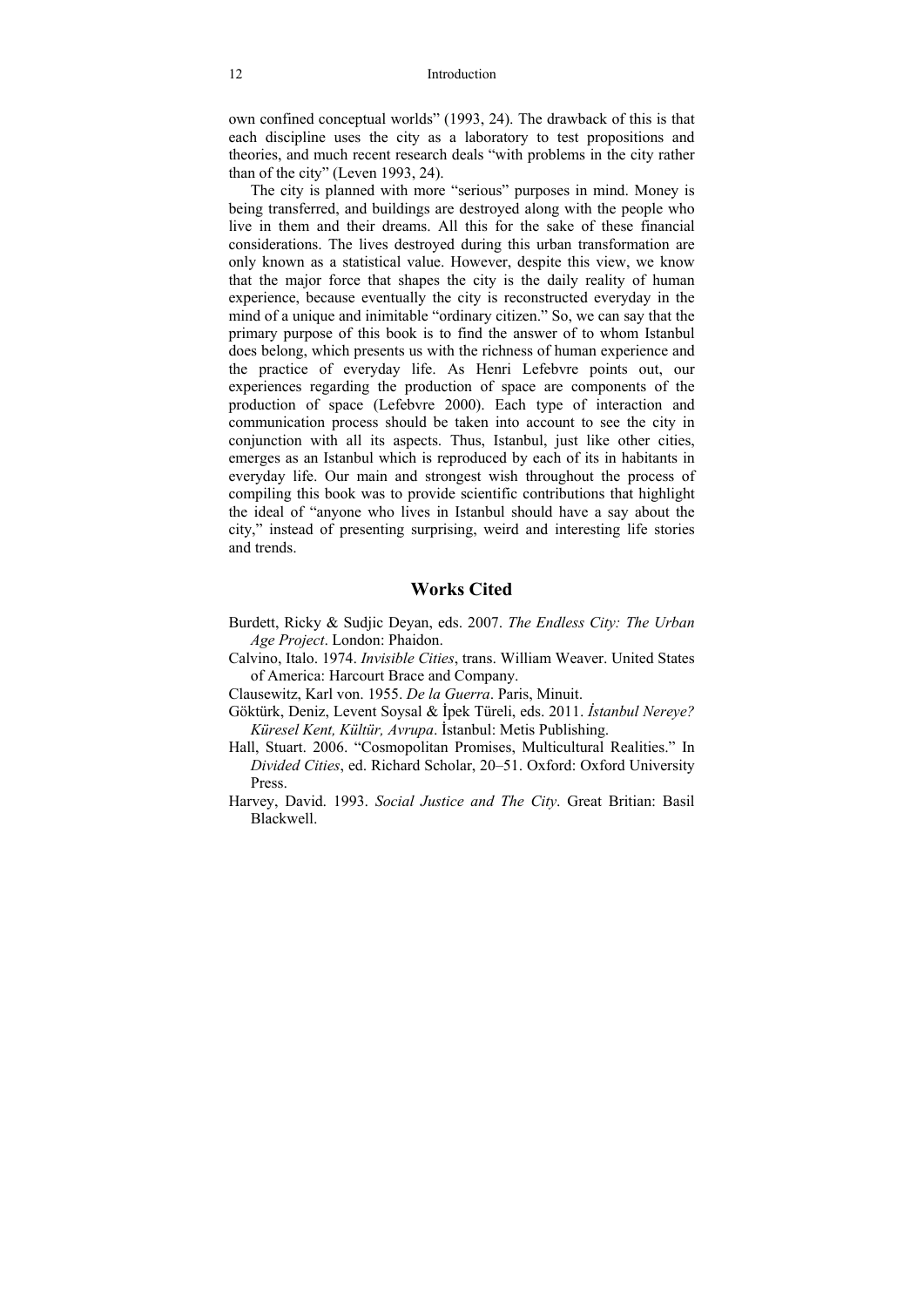- Keyder, Çağlar. 1999. *Istanbul: Between the Global and the Local*. Lanham: Rowman and Littlefield Publishers.
- Lefebvre, Henri. 2000. *The Production of Space*. Oxford: Blackwell
- Leven, C. 1993. "Towards a Theory of the City." In *Urban Development Models* (National Academy of Sciences, Highway Research Board, Special Report 97, Washington D.C.), ed. G. Hemmens. Quoted in David Harvey. 1993. *Social Justice and The City*. Oxford: Basil Blackwell.
- Sassen, Saskia. 2001. *The Global City: New York, London, Tokyo*. Princeton, New Jersey: Princeton University Press.
- Sudjic, Deyan. 2007. "Theory, Policy and Practice." In *The Endless City*, eds. Ricky Burdett & Deyan Sudjic, 32-51. London: Phaidon.
- Yardımcı, Sibel. 2005. *Kentsel Değişim ve Festivalizm: Küreselleşen İstanbul'da Bienal*. İstanbul: İletişim,
- Zukin, Sharon. 1995. *The Cultures of Cities*. Oxford: Blackwell Publishers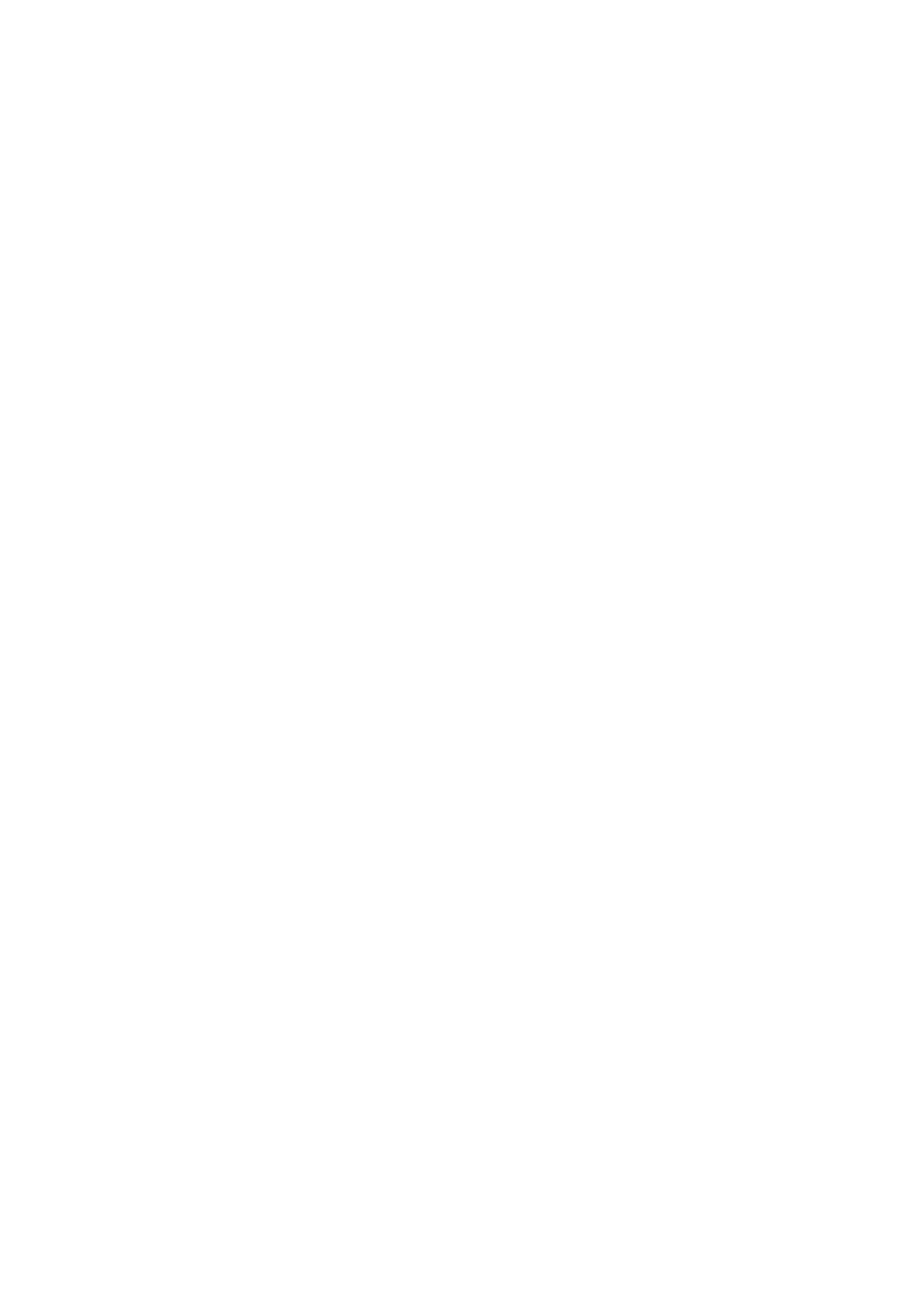## **PART I:**

## **THE CITY OF MEDIA**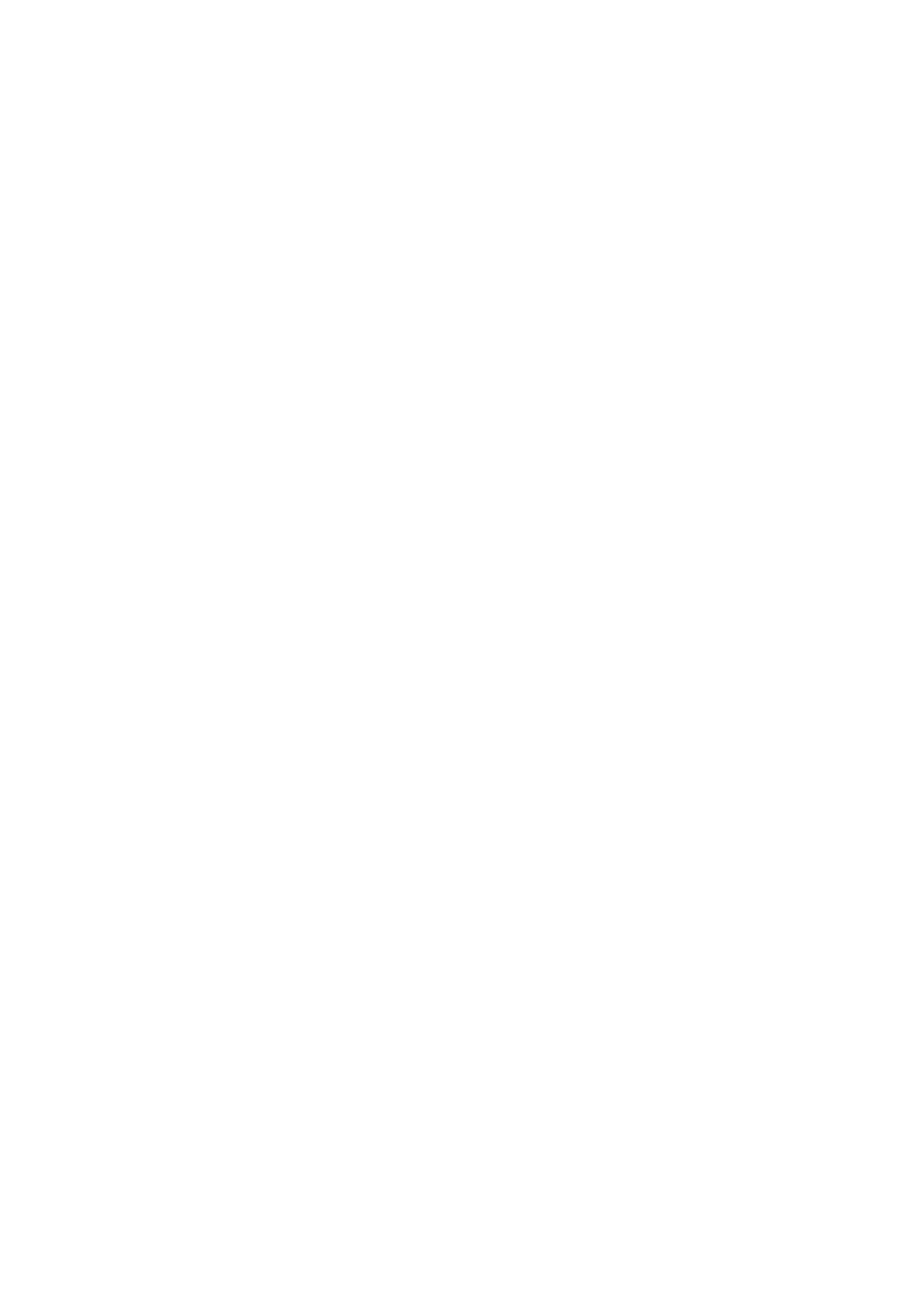## CHAPTER ONE

## UNCANNY ENCOUNTERS WITH THE CITY AND THE SELF IN WESTERN TRAVELOGUES ON ISTANBUL

### HANDE TEKDEMIR

"Here is a riddle for you *unheimlicher* bird. What is so strange it feels like home?" —Susan Mitchell, "Bird, a Memoir," in *Erotikon: Poems.*

Focusing on a number of Western travelogues on Constantinople, this chapter discusses the main characteristics of a certain literary form that I call the "Istanbul canon," in which the city has persistently been identified as uncanny. The traveller, who arrives in Constantinople with the expectation of finding the "Orient" as part of their Eastern journey, is shocked to see a partially familiar world that reminds them of home. Equally surprising is the glimpse into a pre-modern past, still surviving in the cityscape, particularly in the integration of the dead within neighbourhoods (i.e. the graveyards) and the nonhuman (i.e. the street dogs), and the parallels between this "strange" realm and one's own remote, even forbidden and buried past, hidden from sight in the modernized world. While I examine various moments in which the Western traveller constantly moves between a familiar and unfamiliar world in Constantinople, I argue that such moments compel them to recognize the modern condition in which the uncanny is a constant haunting presence. On a textual level, too, the attempt to narrate this previously unknown place is juxtaposed with the strange familiarity of other travellers' notes. "The textual uncanny" prompts the traveller to experience unexpected familiarity with this Oriental city that has been written about many times and to their own writing selfhood, which is annulled by the existing canon. As an integral part of the Istanbul canon, the frustration with canonical repetition caused by a sense of belatedness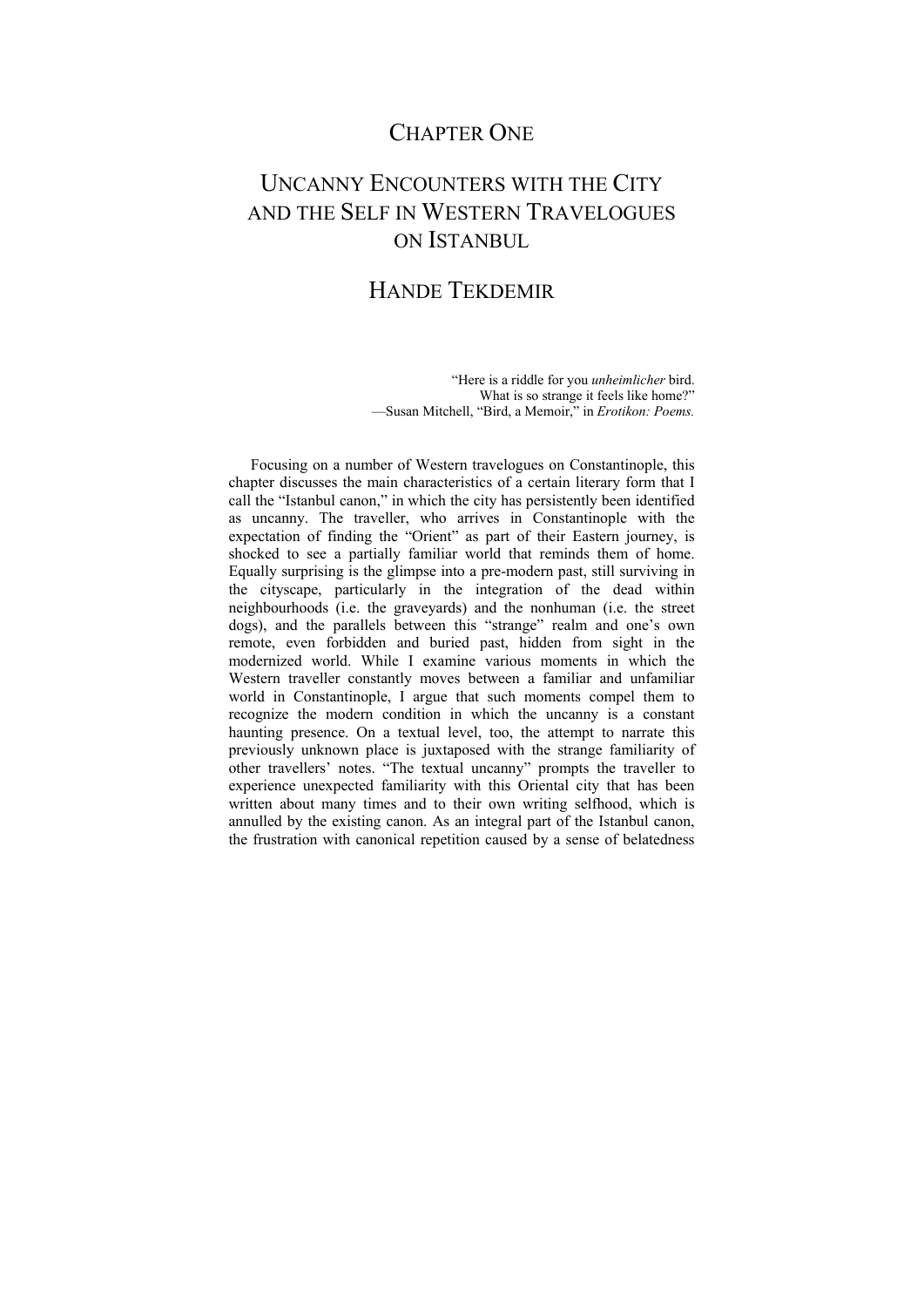alienates one even from one's own writing.

Located geographically on the threshold between the East and the West, colonizer and the colonized, pre-modern and modern, the city's ambivalent history functions as a means to understand the uncanny within the history of modernity. On the one hand, as the capital of the late Empire, Istanbul played a role in the colonization of parts of Europe, the Middle East and Africa (thus challenging the binary opposition between the colonizing West and the colonized East as posed by Edward Said in *Orientalism* [1978]). It was the centre of an Eastern empire, which competed for power with other European empires for more than four hundred years until the end of the nineteenth century. On the other hand, from the turn of the century until after World War I, Istanbul was a city under siege and occupation by European powers that tentatively shared the remains of the Empire, and which encountered strong native resistance to colonization. The result was that Turkey obtained independence before it became a colony.

While my main argument is indebted to Edward Said's discursive framework, as he outlines it in his pioneering work on British and French representations of the Orient*,* I limit my focus to travelogues written specifically about Istanbul. Within *Orientalism*'s spacious geography, Edward Said examines a body of European writing which helps to shape the production of the "Eastern myth" by Western narratives. The Orientalist assists in exacerbating the impact of a series of stereotypical images, with Europe (the West, the self) as the rational, developed, superior, authentic, active and masculine, and The Orient (the East, the other) as the irrational, backward, inferior, inauthentic and feminine (1978, 8). This system is designed to promote European imperialism and colonialism.

Although the end of the nineteenth century, in particular, witnessed increasing pressure on the Ottoman Empire by the British and French, the relationship between Europe and the Ottomans did not really fulfil the criteria posited by Said in *Orientalism.* The fact that Orientalist texts produce a certain type of knowledge that is transformed into power over the Orient is only tentatively taken for granted throughout this chapter. Interrogating what the Orient actually *does* to the Western traveller, rather than what the West imposes on the Orient, I will examine the ways in which the traveller is unsettled and disordered, if not totally disempowered, as a result of their journey to Istanbul.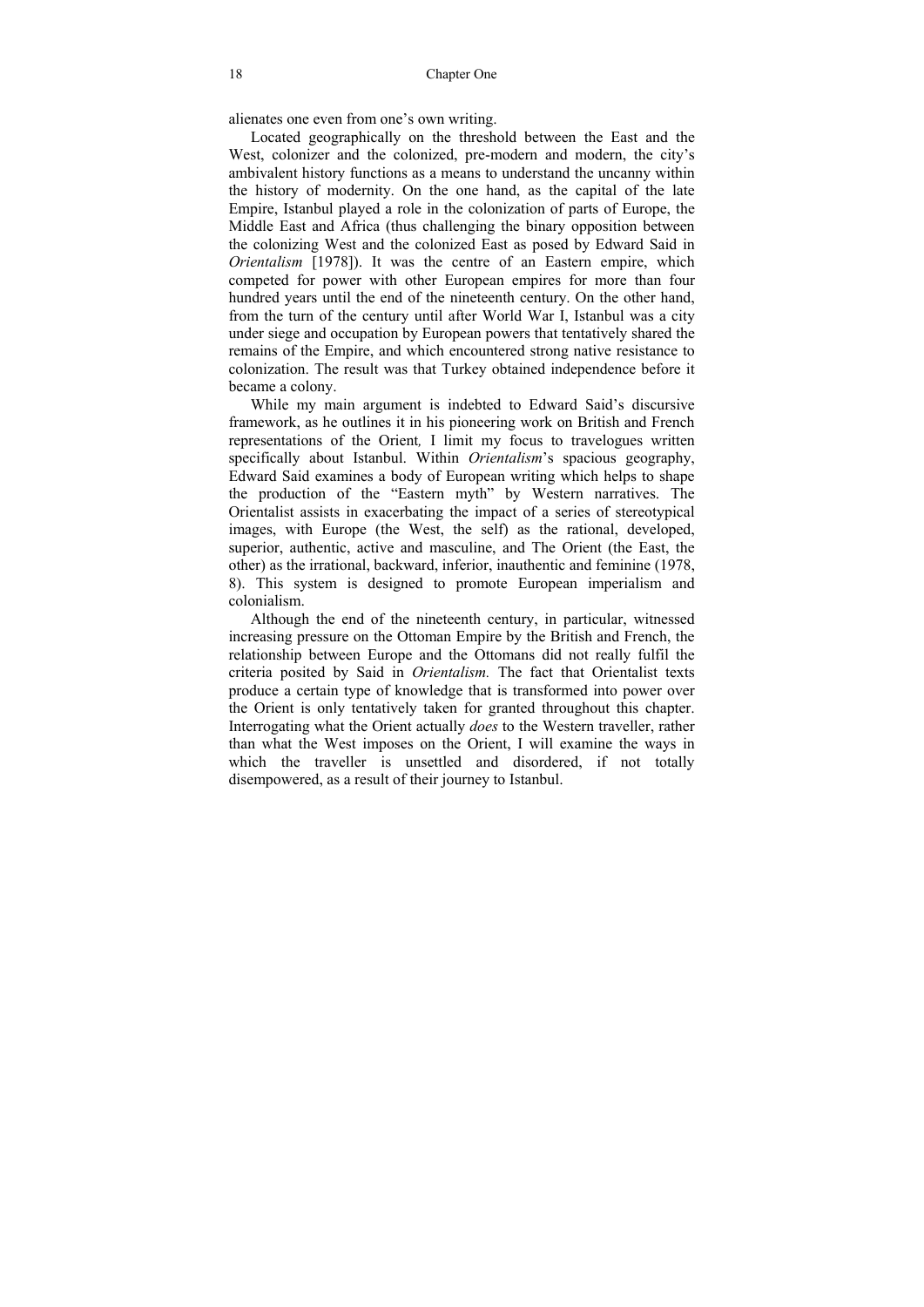#### **The Textual Uncanny**

Lord Byron's Constantinople letters, written during his two-month stay in 1810, project a writing self who is overtly hesitant to talk about Constantinople, even though it was the grand destination of his Oriental tour. As J. P. Donovan notes, Byron sounds impatient and unwilling to mention local details to his correspondents. His response to John Hanson is typical: "I came up in an English Frigate, but we were detained in the Hellespont ten days for a wind. Here I am at last, I refer you for the descriptions of Constantinople to the various travelers who have scribbled on the subject" (1993, 14). What Donovan calls "the antipathy to writing" in Byron's letters is resistance to the obligation of writing. In a letter he wrote to R. C. Dallas, Byron expresses how he felt about this "unfinished business": "I had projected an additional canto [of *Childe Harolde's Pilgrimage*] when I was in Troad and Constantinople and if I saw them again it would go on; but under existing circumstances and sensations, I have neither harp, 'heart nor voice' to proceed" (1993, 16). Taking into consideration the multitude of travelogues written about Constantinople over the centuries, Byron's silence is justifiable. There are various ways to recover one's writing self: silence, so as not to repeat other accounts (as in the case of Lord Byron); negation of the referential network, so that one's account is taken to be the most genuine and original and emphasis on the special case with one's visit, etc. In all these cases, which will be further examined with textual examples from different travelogues below, the Western traveller nevertheless feels unsettled, if not totally obliterated.

As an earlier example, Lady Montagu in *Turkish Embassy Letters*  (1718) takes issue with her own predecessors who spend years in the European quarter Pera "without having ever seen it, and yet … pretend to describe it" (126); in the same manner Lord Byron will question her own veracity years later. Lady Montagu finds fault with a certain Mr. Hill who provides his reading public with false information about "a sweating pillar very balsamic for disordered heads" in St. Sophia. His remarks are equally wrong, Lady Montagu states, about the miserable situation of Turkish ladies, who are actually "freer than any ladies in the universe" (134). She also cannot avoid correcting a misleading remark by Gemelli, who claims that there are no remains of Calcedon [Kadıköy]—Lady Montagu writes that she personally visited the place on the Asian side of the city (140). On other occasions when Montagu displays reluctance akin to Lord Byron's she refers the reader to certain writers such as Knolles and Sir Paul Rycaut. However, subtly implicated within her silence, her corrections,